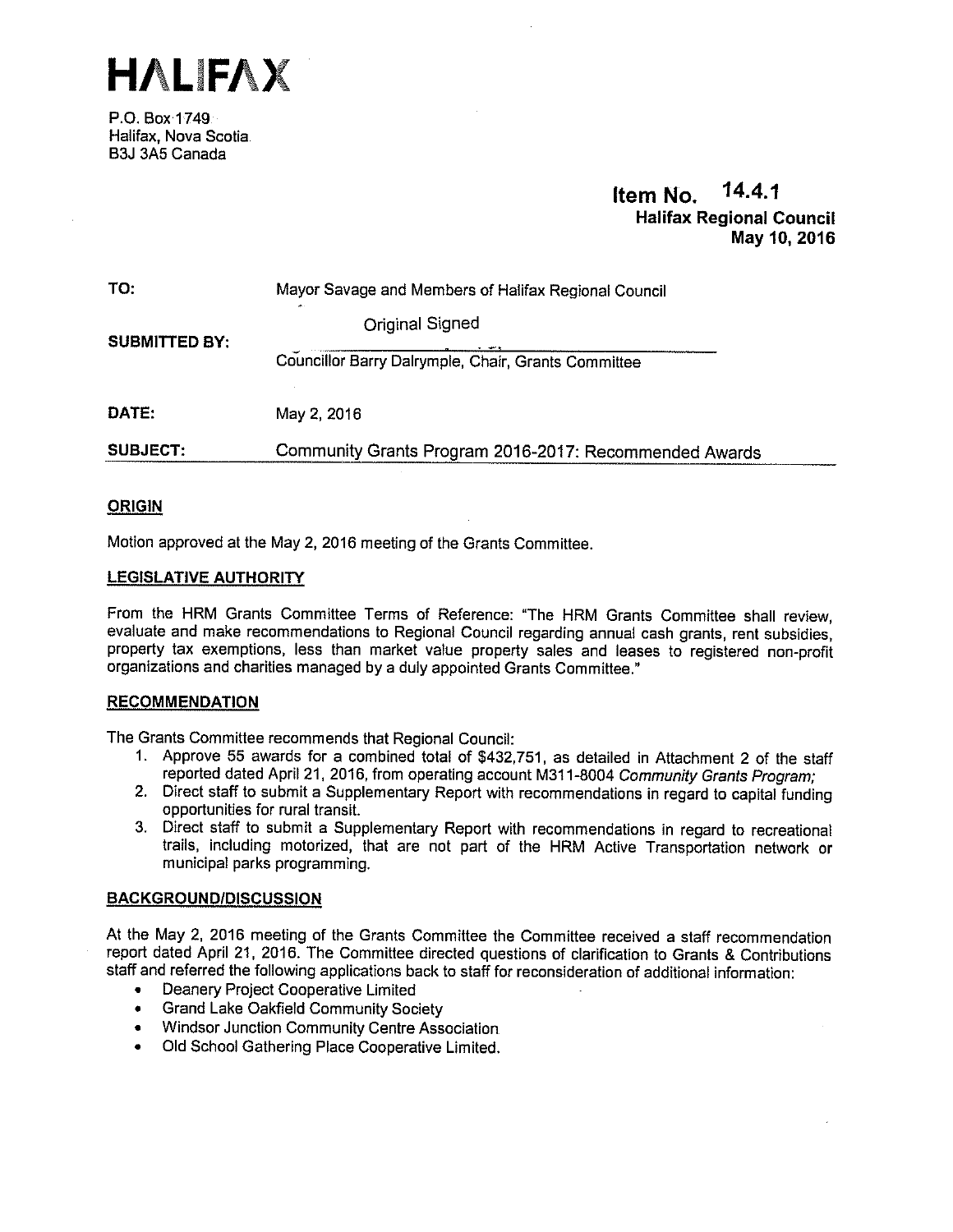# Council Report **Council Report** 2 - 2 - Council Report

#### FINANCIAL IMPLICATIONS

None identified.

#### RISK CONSIDERATION

There are no significant risks associated with the recommendations in this Report. The risks considered rate Low.

#### COMMUNITY ENGAGEMENT

The Grants Committee meetings are open to public attendance. The Grants Committee is comprised of one elected member from each Community Council, <sup>a</sup> Chair appointed from the membership of the Audit and Finance Standing Committee and six (6) members of the public. The agenda, minutes, and reports for the Grants Committee are posted on the HRM website.

#### ENVIRONMENTAL IMPLICATIONS

None identified.

#### **ALTERNATIVES**

None identified.

#### **ATTACHMENTS**

Attachment <sup>1</sup> — Staff report dated April 21, <sup>2016</sup>

A copy of this report can be obtained online at http://www.halifax.ca/council/agendasc/cagenda.php then choose the appropriate meeting date, or by contacting the Office of the Municipal Clerk at 902.490.4210, or Fax 902.490.4208.

Report Prepared by: Cathy Colleft, Legislative Assistant 902.490.6517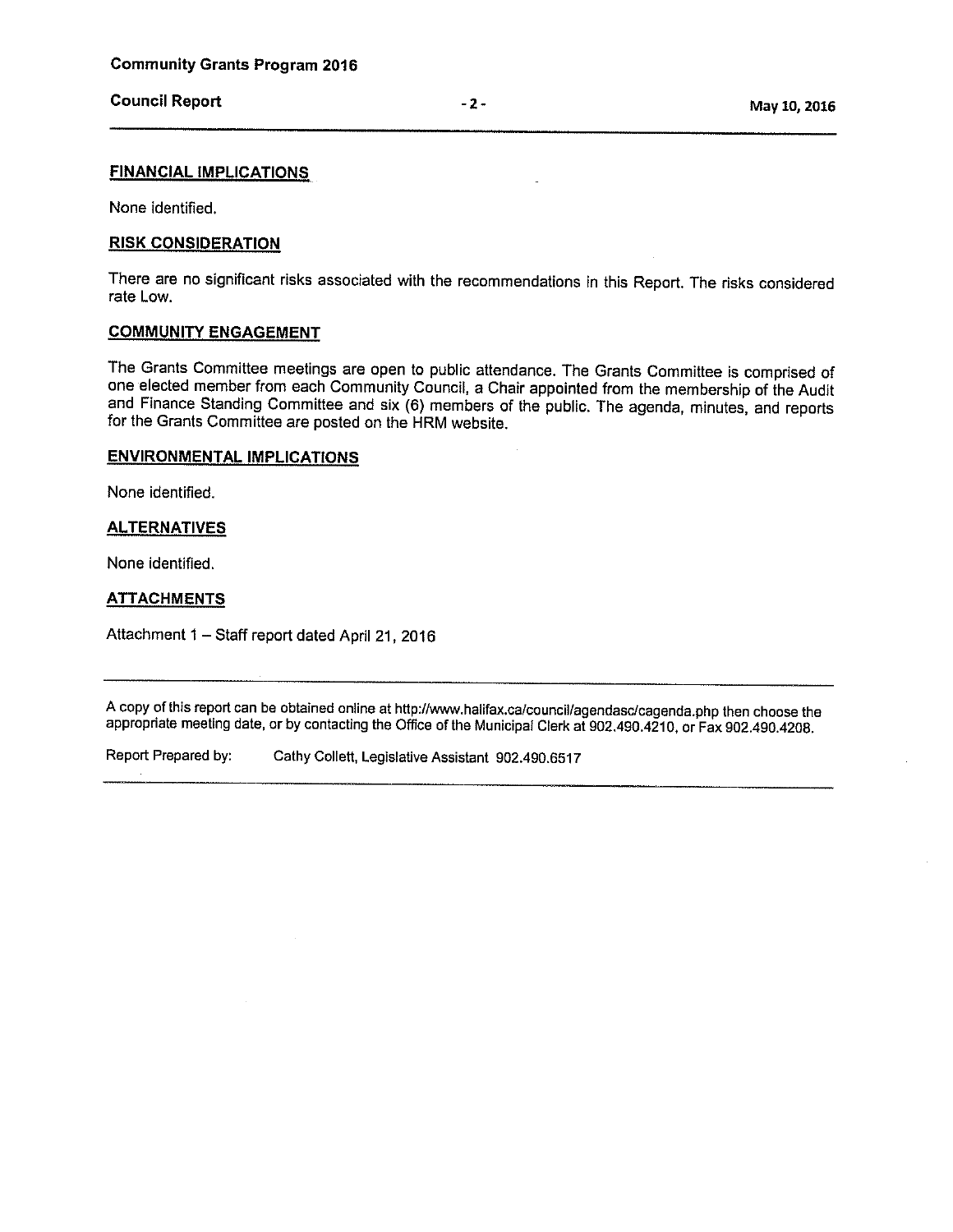

P.O. Box 1749 Halifax, Nova Scotia B3J 3A5 Canada

# **Attachment 1 Grants Committee May 2, 2016**

| AUD 1587             | $\overline{\phantom{a}}$ , and a contract the contract of the contract of the contract of the contract of the contract of the contract of the contract of the contract of the contract of the contract of the contract of the contract of |
|----------------------|-------------------------------------------------------------------------------------------------------------------------------------------------------------------------------------------------------------------------------------------|
| <b>DATE:</b>         | April 21, 2016                                                                                                                                                                                                                            |
| <b>SUBMITTED BY:</b> | Original Signed<br>Amanda Whitewood, Director of Finance & ICT/CFO                                                                                                                                                                        |
| TO:                  | Chair and Members of HRM Grants Committee                                                                                                                                                                                                 |

## **SUBJECT: Community Grants Program 2016-2017: Recommended Awards**

#### **ORIGIN**

March 31<sup>st</sup>, 2016 - Application deadline for submissions to the *Community Grants Program.* 

#### **LEGISLATIVE AUTHORITY**

*HRM Charter* (2008) s.79(1) **"**The Council may expend money required by the Municipality for… (av) a grant or contribution to

- (v) any charitable, nursing, medical, athletic, educational, environmental, cultural, community, fraternal, recreational, religious, sporting or social organization within the Province,
- (vii) a registered Canadian charitable organization;"

*HRM Charter* (2008) s.79(2) a grant issued pursuant to s.71(1) shall be publicized in a newspaper in circulation throughout the region.

#### **RECOMMENDATION**

It is recommended that the Grants Committee recommend Regional Council:

- 1. Approve 55 awards for a combined total of \$432,751, as detailed in Attachment 2 of this report, from operating account M311-8004 *Community Grants Program*;
- 2. Direct staff to submit a Supplementary Report with recommendations in regard to capital funding opportunities for rural transit;
- 3. Direct staff to submit a Supplementary Report with recommendations in regard to recreational trails, including motorized, that are not part of the HRM Active Transportation network or municipal parks programming.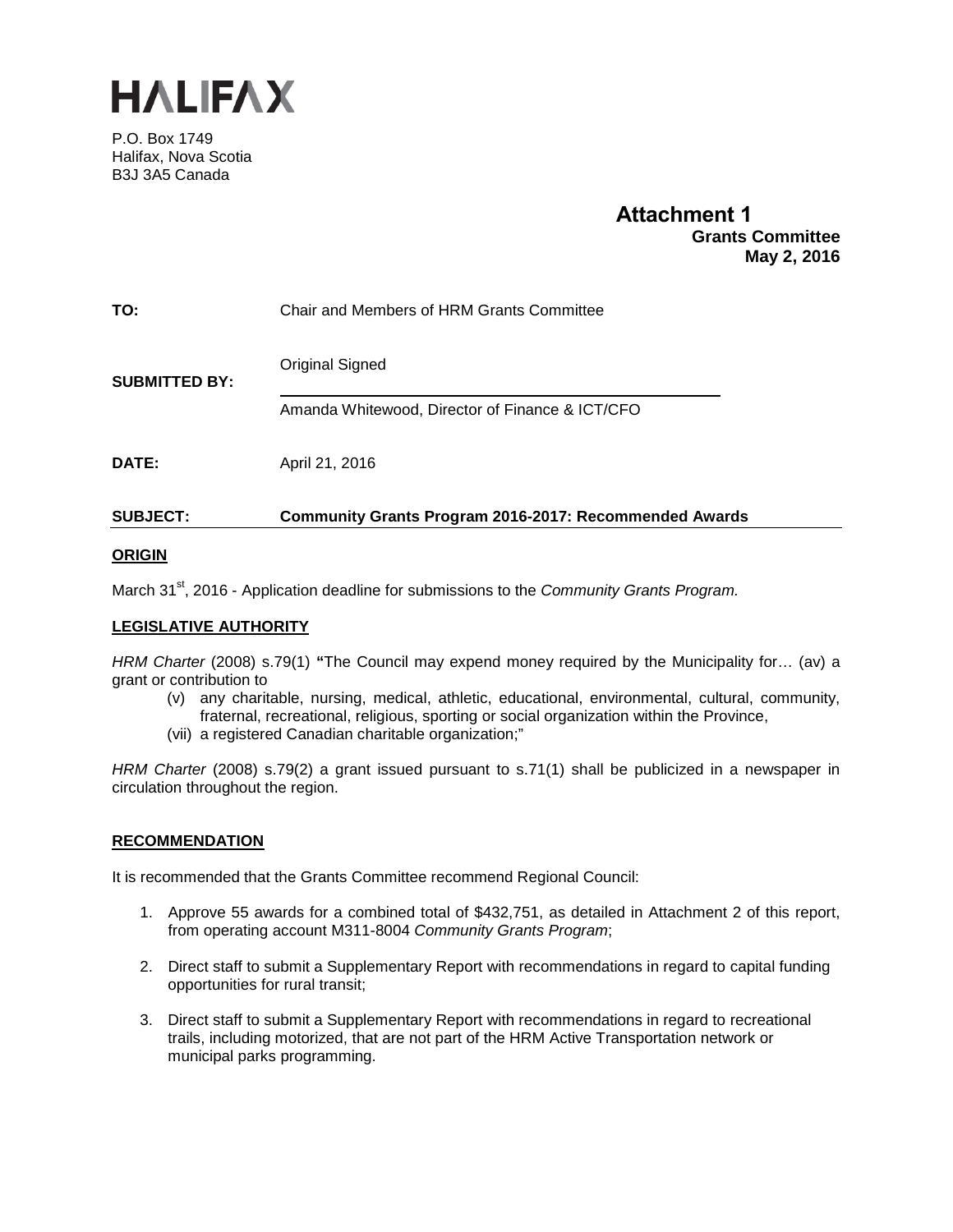#### **BACKGROUND**

The *HRM Community Grants Program* provides access to project-specific cash grants to eligible registered non-profit organizations located within the geographic boundary of the Halifax Regional Municipality. In accordance with legislation, grants and contributions must be approved by Regional Council and the public notified of any awards through an advertisement placed in a newspaper circulating throughout the region. All reports and minutes are available to the public through the HRM web site and notices placed in the Municipal Notices section of the Chronicle-Herald newspaper. Grant applications ineligible for consideration are listed in a companion Information Report dated April 10, 2016.

#### **DISCUSSION**

#### **Recommendation #1**

The 2016 *Community Grants Program* received a total of **102** applications by the March 31, 2016 deadline and two **(2)** late applications for a combined total of \$1,086,996.62 in funding requests. The distribution of applications and proposed awards is summarized below in Table 1.

| Table 1: Distribution of Applications and Recommended Awards: Fiscal Year 2016 |                     |                                         |                                  |                                           |  |  |
|--------------------------------------------------------------------------------|---------------------|-----------------------------------------|----------------------------------|-------------------------------------------|--|--|
| <b>Funding Sector</b>                                                          | <b>Applications</b> | <b>Value of Requests</b><br>by Category | <b>Awards</b><br><b>Proposed</b> | <b>Value of Awards</b><br><b>Proposed</b> |  |  |
| Environment                                                                    | 10                  | \$110,440.40                            | 6                                | \$70,427                                  |  |  |
| <b>Recreation &amp; Leisure</b>                                                | 35                  | \$403,851.13                            | 17                               | \$142,199                                 |  |  |
| Affordable & Supportive                                                        |                     |                                         |                                  |                                           |  |  |
| Housing                                                                        | 3                   | \$32,026.75                             | 2                                | \$13,000                                  |  |  |
| <b>Emergency Assistance</b>                                                    | 10                  | \$154,726.60                            | 3                                | \$24,300                                  |  |  |
| Neighbourhood Safety                                                           | 2                   | \$9000.00                               |                                  | \$2,500                                   |  |  |
| <b>Community History</b>                                                       | 14                  | \$143,11819                             | 11                               | \$103,400                                 |  |  |
| <b>Community Diversity</b>                                                     | 7                   | \$47,207                                | 3                                | \$10,650                                  |  |  |
| <b>Community Arts &amp; Crafts</b>                                             | 23                  | \$186,506.55                            | 12                               | \$66,275                                  |  |  |
| <b>TOTAL</b>                                                                   | 104                 | \$1,086,876.62                          | 55                               | \$432,751                                 |  |  |

As anticipated, the number of applications increased over the prior year from 93 to 104 (~12%) and the corresponding value of requests increased by \$131,328.89 (~14%). These values exclude the two (2) applications withdrawn.

#### **Recommendation #2: Rural Transit Capital Grants**

In 2016, the *Community Grants Program* received an application for funding towards the purchase of a bus for a rural transit service sanctioned by HRM and eligible for operating assistance under the municipal *Grants for Rural Transit Program.* Presently, Administrative Order 2014-012-ADM does not make provision for capital expenditures. It is anticipated that future requests will be made with respect to capital funding for start-up operations, vehicle replacement or fleet expansion/adaptive aids, and infrastructure. To enable a planned and consistent response to capital funding requests it is recommended that Grants and Transit develop an approach for Regional Council's approval with amendments to policy as applicable.

#### **Recommendation #3: Grants to Trails**

As stated in the program guide, the *Community Grants Program* does not fund leasehold improvements. The applicant must be the owner of the asset (land, buildings or infrastructure). To be fair to applicants who have abided by the program's published guidelines, a request from an ATV club requesting capital funding towards trail construction has been deemed ineligible for consideration. For clarity, it is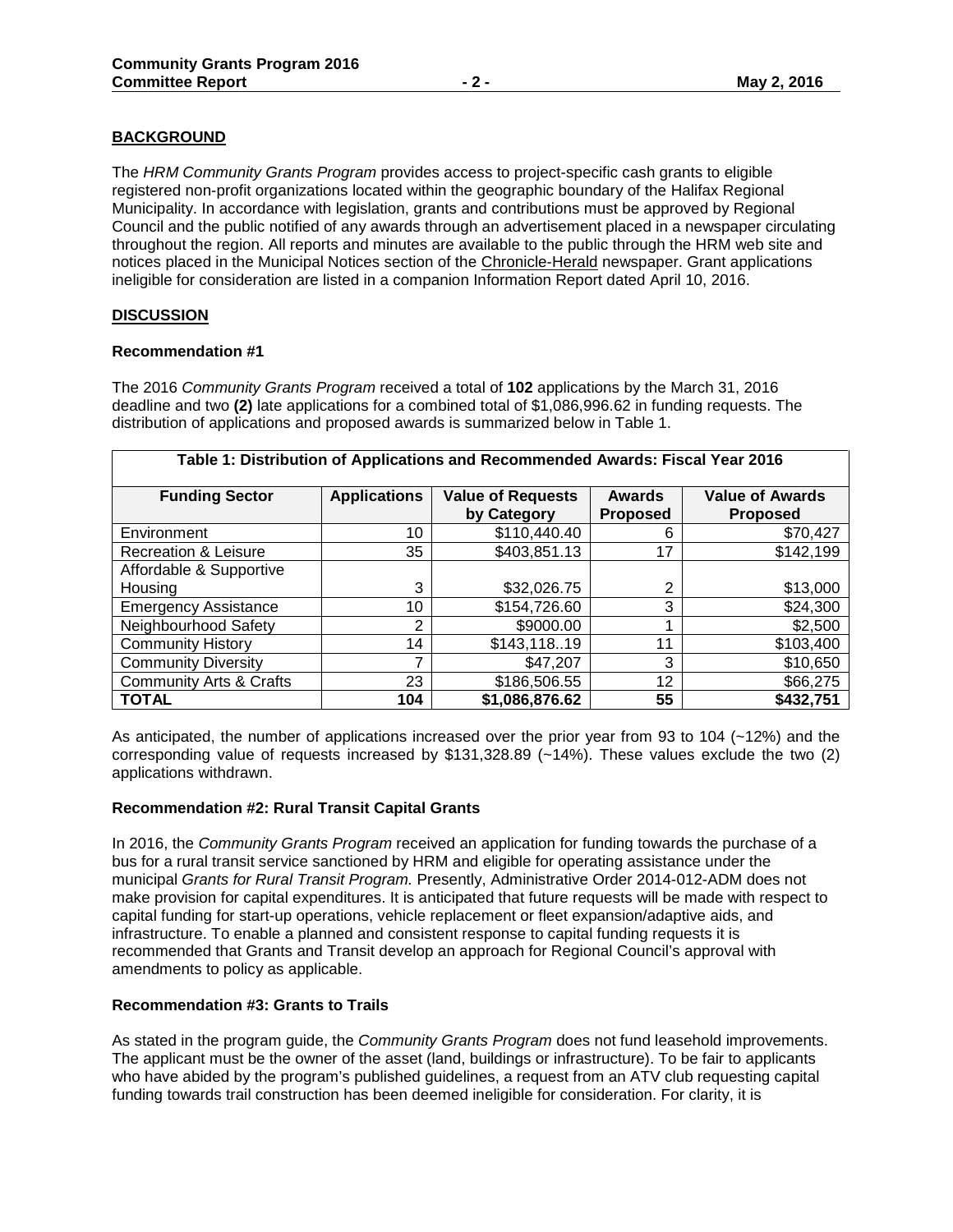recommended that Grants, Transportation and Public Works, and Parks and Recreation provide written clarification as to the status of trails that are not recognized under the Active Transportation Strategy. It is not presumed that the strategy will be expanded. Although legislation has been amended by the Province to permit funding to trails on Crown lands this permissive exception does not oblige the Municipality's investment or strategic priorities.

#### **FINANCIAL IMPLICATIONS**

| Community Grants Program 2016 Budget M311-8004 | \$500,000   |
|------------------------------------------------|-------------|
| Less Proposed Awards (55)                      | (\$432,751) |
| <b>Balance (pending referrals)</b>             | \$ 67.249   |

#### **RISK CONSIDERATION**

November 4, 2013 – Grants Committee approval of staff recommendations regarding default prevention and management practice in regard to cash grants, tax relief, community property sales and leasing approved by the Audit & Finance Standing Committee at their meeting of November 20, 2013.

The primary risks associated with cash grants are representational (accuracy of information), financial misappropriation or loss, and reputational. Risk reduction practices are described in **Attachment 1** of this report.

#### **COMMUNITY ENGAGEMENT**

Information regarding program eligibility, application timelines, applicant scoring, and previous awards are posted on the municipality's web site. Printed materials are also available from all Customer Contact Centres and the Corporate Call Centre. Public participation on the Grants Committee is convened through the office of the Municipal Clerk. Legislation mandates that the general public be informed of any grant or contribution through a notice in a newspaper in circulation throughout the region. The *Community Grants Program* criteria are published annually in a guidebook. Formal reports are posted to the municipality's web site and a notice publicizing awards is placed in the Municipal Notices section of the Chronicle-Herald newspaper.

#### **ENVIRONMENTAL IMPLICATIONS**

Not applicable.

#### **ALTERNATIVES**

- 1. The Grants Committee could overturn an award or a recommendation to decline, or amend the value of an award or the proposed terms and conditions of funding. If amended, the rationale is provided in the committee's report attached to this staff report and forwarded to Regional Council for a decision.
- 2. The Grants Committee could refer an application to staff for further review.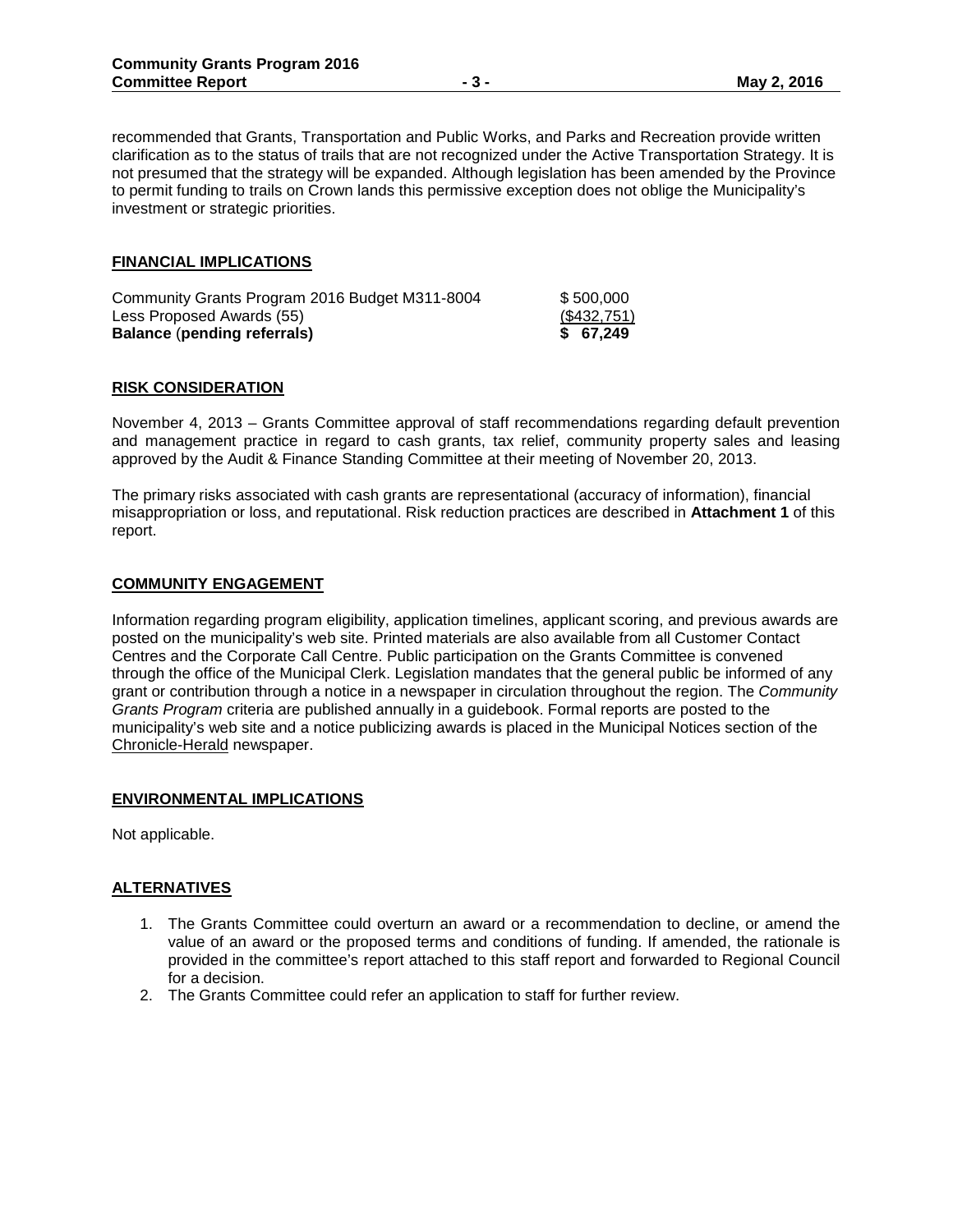#### **ATTACHMENTS**

- 1. Overview of Review Methodology.
- 2. Recommended Awards for Fiscal Year 2016.
	- A. Award recommendations.
	- B. Prior Year Awards.
- 3. Not Recommended for Funding in Fiscal Year 2016.

A copy of this report can be obtained online at http://www.halifax.ca/commcoun/index.php then choose the appropriate Community Council and meeting date, or by contacting the Office of the Municipal Clerk at 902.490.4210, or Fax 902.490.4208.

Report Prepared by: Peta-Jane Temple, Team Lead Grants & Contributions, Finance & ICT 902.490.5469; Peter Greechan, Community Developer, Grants & Contributions, Finance & ICT. Original Signed Report Approved by: Bruce Fisher, Manager of Financial Policy & Planning, Finance & ICT 902.490.4493

**Attachment 1**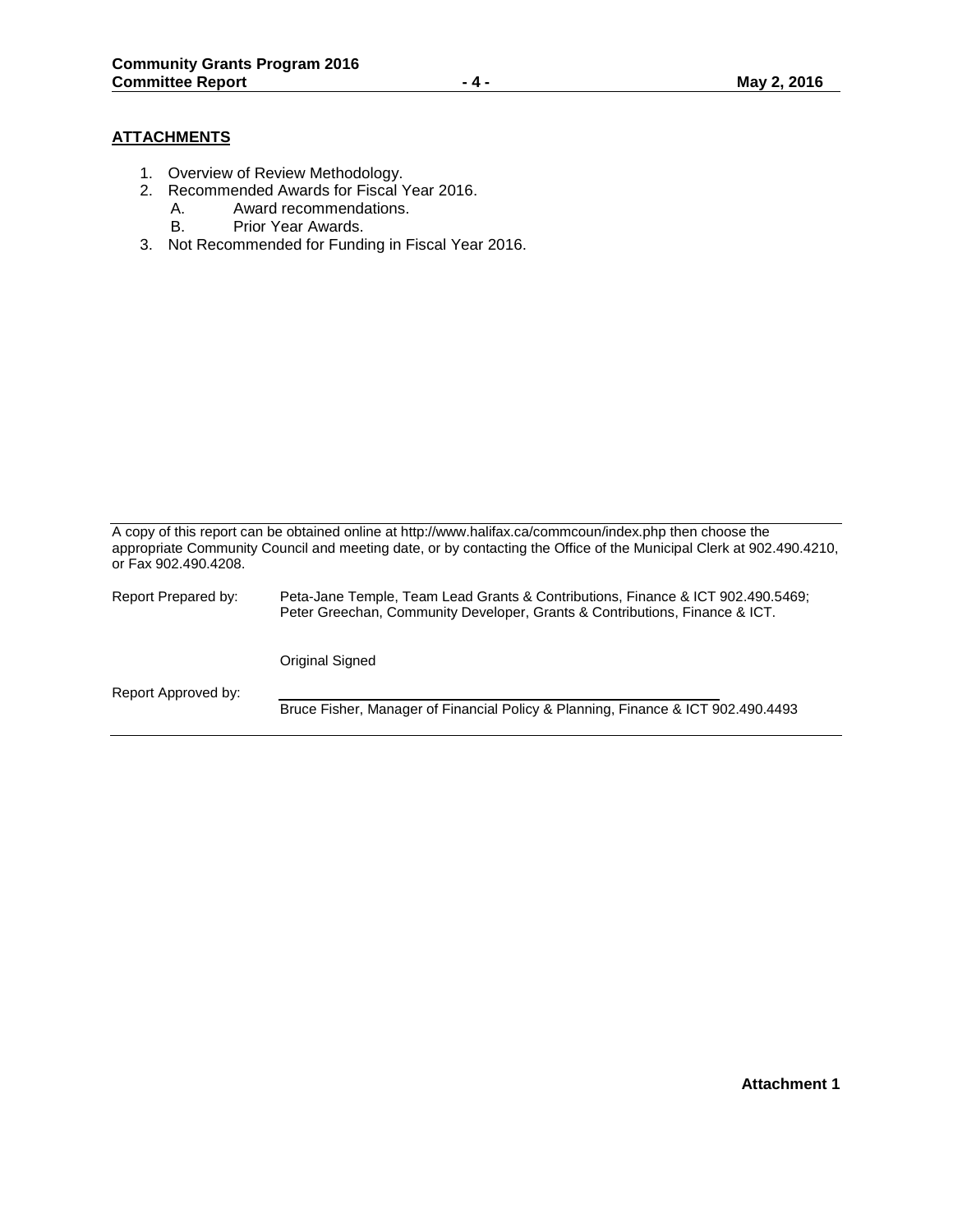#### **Overview of Review Methodology**

Presently, the *Community Grants Program* comprises eight (8) funding categories each with its own funding priorities. Expenditures ineligible for consideration are listed by category with the addition of specific items that might be particular to that particular category. Submissions are evaluated within the each category using a standardized score form as shown below in Table 1. The proposed awards are then moderated in relation to applicants within the same funding category and for consistency across the program. In the event that a reviewer declares a conflict of interest the file is reviewed by a colleague.

| Table 1.                                                                                  |                                                                                                                                                                                                                                 |               |
|-------------------------------------------------------------------------------------------|---------------------------------------------------------------------------------------------------------------------------------------------------------------------------------------------------------------------------------|---------------|
| <b>Criteria</b>                                                                           | <b>Description</b>                                                                                                                                                                                                              | <b>Points</b> |
| <b>Organizational Viability</b>                                                           | Organizational stability; financial stewardship and reporting.                                                                                                                                                                  | 5             |
| <b>Funding Impact</b>                                                                     | Inability to self-fund; limited access to funding opportunities;<br>systemic barriers; incremental impact of funding; capacity<br>building; ability to sustain program or service; government<br>funding (including municipal). | 25            |
| <b>Public Benefit</b>                                                                     | Access to general public; geographic community or<br>community of interest; scope, scale and type of inclusion;<br>demonstrated need or opportunity.                                                                            | 20            |
| <b>Project Merit in Relation</b><br>to Municipal Funding and<br><b>Program Priorities</b> | HRM mandate/priorities; funding priorities by category; stated<br>goals of project; probability of achieving the stated outcome<br>within the grant timeframe.                                                                  | 50            |
|                                                                                           |                                                                                                                                                                                                                                 | 100           |

**Category of Organization:** The *Community Grants Program* primarily assists volunteer-based community initiatives. Because some smaller organizations assumed that they were competing with larger organizations with greater financial capacity and/or paid staff, information is presented by "tier" which denotes the prior year's gross revenues (and note of any reserves or investments). The evaluation also takes into account any recurring government funding. As stated in the program guide "Preference may be given to applicants not otherwise in receipt of government funding (federal, provincial or municipal)". Government funding includes legislated tax exemption, in-kind contributions, and recurring operating funding.

The detection of government operating assistance is challenging because, unlike registered charities, not all applicants provide comprehensive and complete financial information. Overall, the approach helps reduce government funding duplication or overlap, moderates the cost-share capacity of self-funded groups, recognizes the lack of operating grants in some sectors, and shifts the focus on funding to volunteerism.

**Relative Merit:** In general, a score of 50 points is considered the minimum funding threshold. Applications are scored individually in relation to the funding criteria shown above in Table 1 and the category's funding priorities, then in relation to other applications within the same category, and finally if budget permits in relation to other applicants (ie. a category's 'base' budget allocation is re-assigned based on uptake and merit). Reviewers are expected to verify the application provided.

The initial score does not correspond to the value of any award recommended. Other factors taken into consideration include prior grants to the organization, legal liability, code or by-law compliance, legislated regulations, safety etc.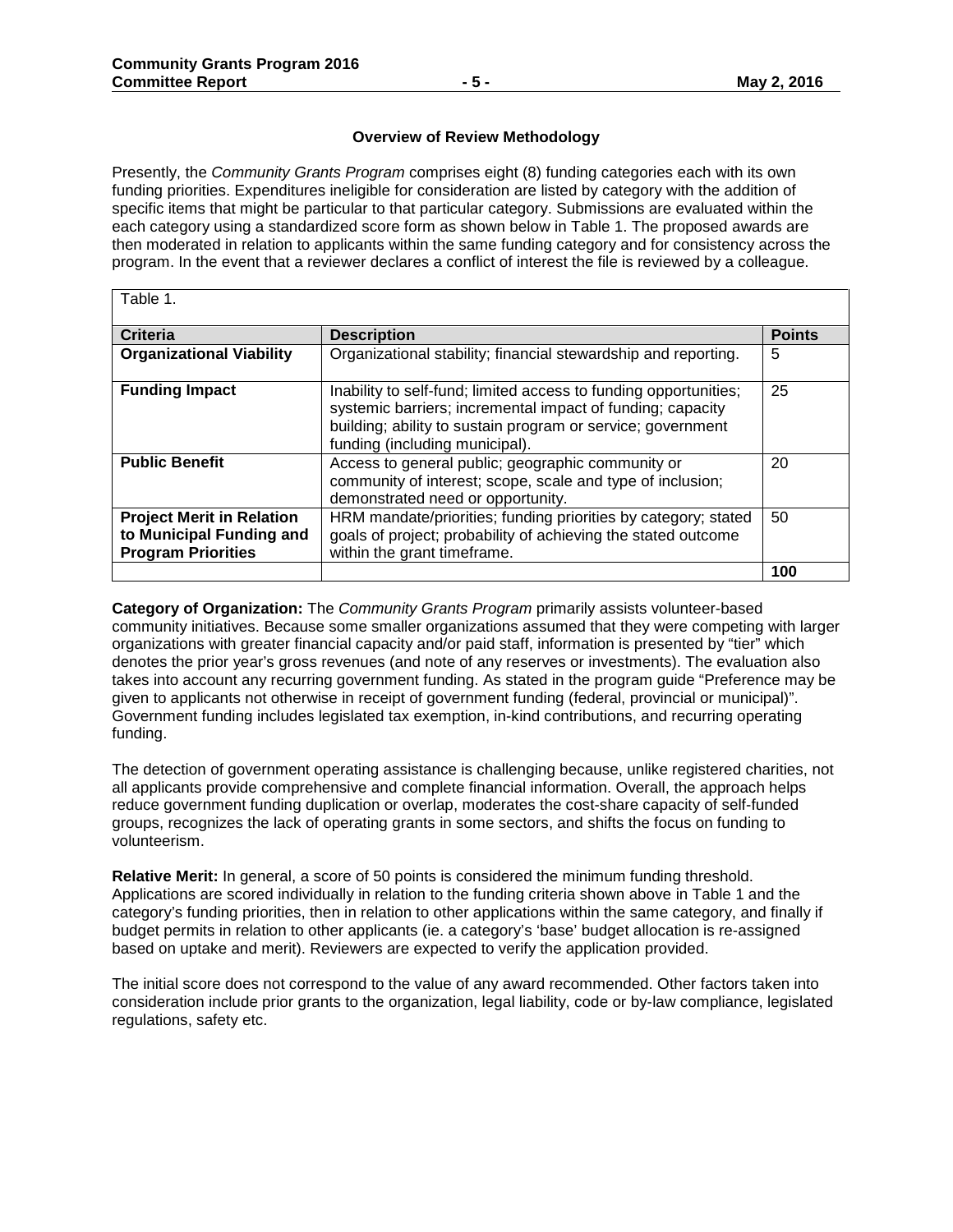**Value of Award:** Readers are advised that the total estimated project cost provided by an applicant might not be indicative of subsequent actual expenditures. Where applicable, an applicant's eligibility for partial HST tax rebate or a provincial sales tax rebate for registered heritage properties is noted<sup>1</sup>.

**Competing Quotes:** The value of a request must be verified by the applicant using quotes or estimates provided by the supplier of the goods or services. Costs higher than the lowest quote/estimate may be accepted if explained, for example, a warranty, imported product, scarcity of suppliers, mandatory standards. Applications without verification of expenses may be deemed incomplete and ineligible.

**Multiple Projects/Items:** Some applications are "bundled" meaning the applicant has listed either (a) several discrete projects as one or (b) numerous items so as to align the value of request with the highest funding threshold. This is particularly common in "capital grant" requests wherein the cost of each individual item/element falls below \$5,000. The 2016 guidebook provided further clarification to applicants (p.1).

**Eligible Expenses:** A project's budget may include expenses ineligible for consideration under the program's guidelines or of lower priority; these costs may be assumed in the applicant's cost-share, or not. Consequently, the value of an award may differ as either a percentage of total estimated cost or the value of proposed award.

**Terms and Conditions:** Smaller organizations may not have the cash-flow or access to market financing to commence a project prior to the receipt of a grant, therefore few grants are awarded on a reimbursement basis. To reduce the risk of default the following

- All applicants are screened for debt to the Municipality.
- If an applicant has not submitted a report or reporting is incomplete for a prior grant eligibility is suspended.
- Funds may be held-back pending confirmation of the balance of funding and an assurance that the project can proceed in a timely manner.
- Risk may be indicated by the descriptor "developmental grant" in cases where the applicant organization has no demonstrated record of program or service delivery or financial resources are modest.
- The carry forward of a grant to the following fiscal year to complete a project is limited to one year. The organization's eligibility for further funding is suspended.
- Organizations are eligible for one grant in any fiscal year.

 $\overline{a}$ 

• If the value of grant relies upon unconfirmed funding the value of award may be stated as a percentage of actual expenditures and/or up to a maximum amount. This approach is intended to prevent over-stated 'costs' or a subsequent modification to the project whereby HRM's grant is used fully and the applicant's stated cost-share is withdrawn or nominal.

**Default Reporting:** In the event that a final report and proof of expenditures in accordance with the terms and conditions of funding is not submitted on or before the stated deadline (March 31) the organization is considered to be in default of their obligations. An annual status report is tabled with the HRM Grants Committee to monitor default and, if necessary, to consider possible amendments to the program's policy or procedures.

**Capital Grants:** The *Community Grants Program* receives a disproportional number of requests for capital grants, possible due to the higher funding threshold. Many of these projects may be described as deferred maintenance, minor repairs or upgrades. This demand must be balanced with municipal tax relief to non-profit property owners (or legislated exemption) and requests from organizations that do not own/require property, in relation to each category's funding priorities, and the availability of funding from

<sup>1</sup> Registered heritage property owners can apply for a full rebate on provincial sales tax paid for *materials* (not labour) used on the *exterior* of a building. See: http://cch.novascotia.ca</u>. Applications from municipally registered heritage properties require a letter of approval from HRM (Planning & development: Heritage).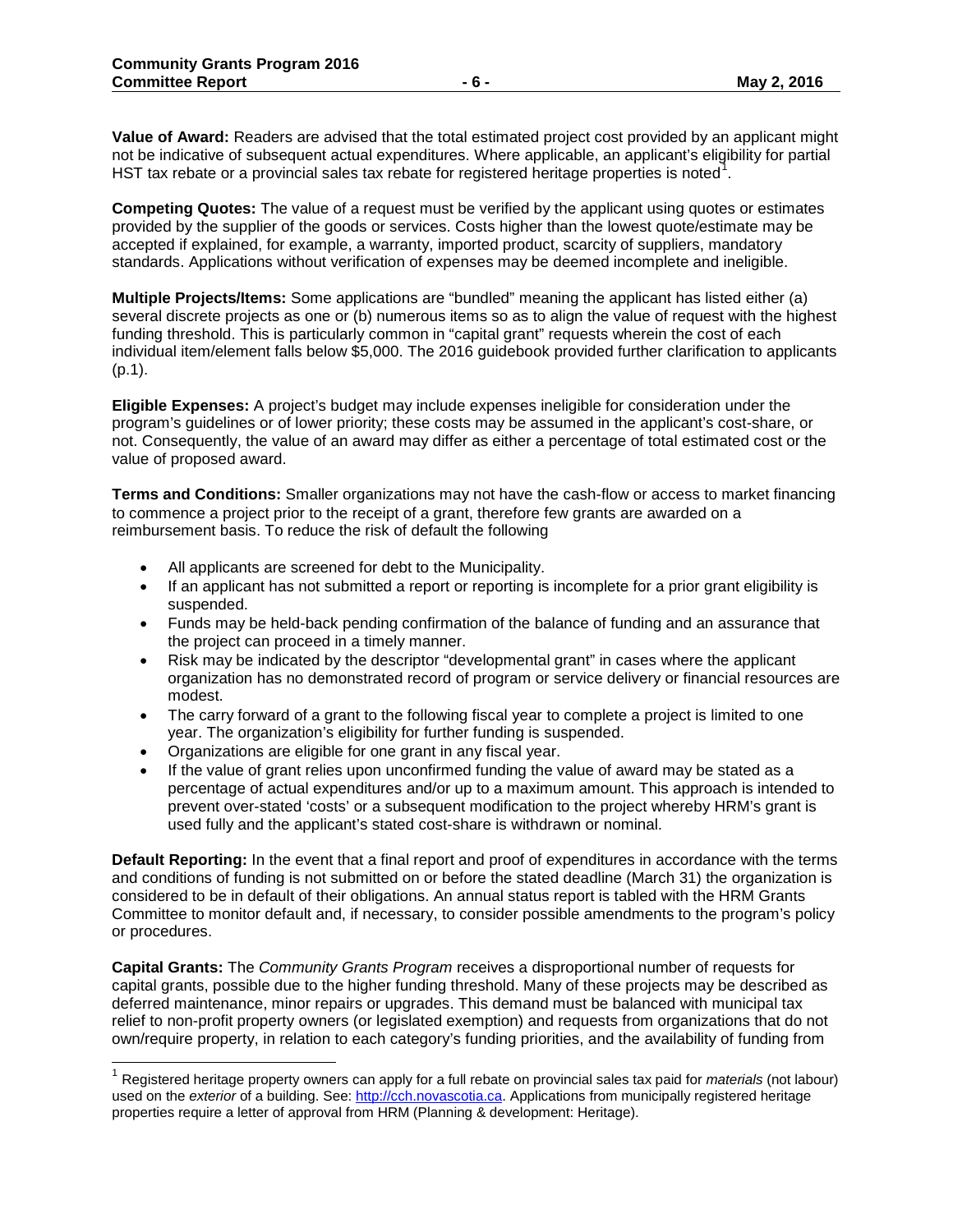non-municipal sources. Not infrequently 'capital' grant requests are aimed at the higher funding maximum (currently \$25,000) based on the volume of items, each of which may have a modest unit price. Typically, these projects can be phased.

In general, priority is based on safety, compliance with regulated standards, and the incremental impact as illustrated below:

- **Safety:** well or septic system failure/capacity, code compliance, fire suppression.
- **Incremental impact**: the purchase or expansion of a property/infrastructure for example, new housing units; to resolve over-crowding or a waiting list; adaptive re-use of an under-utilized property; regulations or mandatory standards.
- **A capital improvement**: a permanent structural replacement or alteration that sustains the value and utility of an existing building or infrastructure that extends the useful life of the asset such as a foundation, structural weight-bearing beams, roof, exterior walls, exterior window or door, exterior stair/emergency exit. The construction of or repairs to ancillary buildings would be lower priority (eg. a storage shed, deck, greenhouse, gazebo).
- **Purchase of large-scale or specialized equipment costing over \$5,000:** An individual item costing more than \$5,000 (maximum grant under the project category). The cost is not based on the volume of units but the cost of the product exceeds the maximum value of a project grant. Examples include a kiln, forge, musical instrument, vehicle, floodlights for a sports field etc.
- **Purchase and installation of an operating system:** electrical, heating and ventilation, water/waste water management.

Applicants are expected to demonstrate that they have applied to a designated funding program, if applicable, for example accessibility, energy efficiency or water conservation, capital funding to Royal Canadian Legions or have been declined financing by a lending institution. Organizations with designated foundations or significant reserves should explain an inability to self-fund.

The owner of the property should make application, or joint application. Leasehold improvements are not funded.

**Registered heritage property:** preference is given to authentic restoration (and may have a higher cost by virtue of materials and workmanship) and exterior painting may be considered but is of lower priority.

In general, the following are of lower priority:

- **Interior renovation or re-modelling/refurbishment** (floors, interior walls or door, ceiling), interior painting, and minor repairs (guttering, trim, floor tiles). An exception may be made for environmental remediation.
- In general, **aesthetic upgrades** such as interior decorating, small fixtures, cabinetry and counter tops, furnishings, exterior painting and parking lots are not funded. Exceptions may be made based on an inability to self-fund and/or urgency of need for start-up operations or loss due to fire or theft (with proof and/or insurance claim and/or reporting to Fire or Police).
- **Appliances**. Exceptions may be made for emergency feeding programs (freezer, commercial range or refrigeration).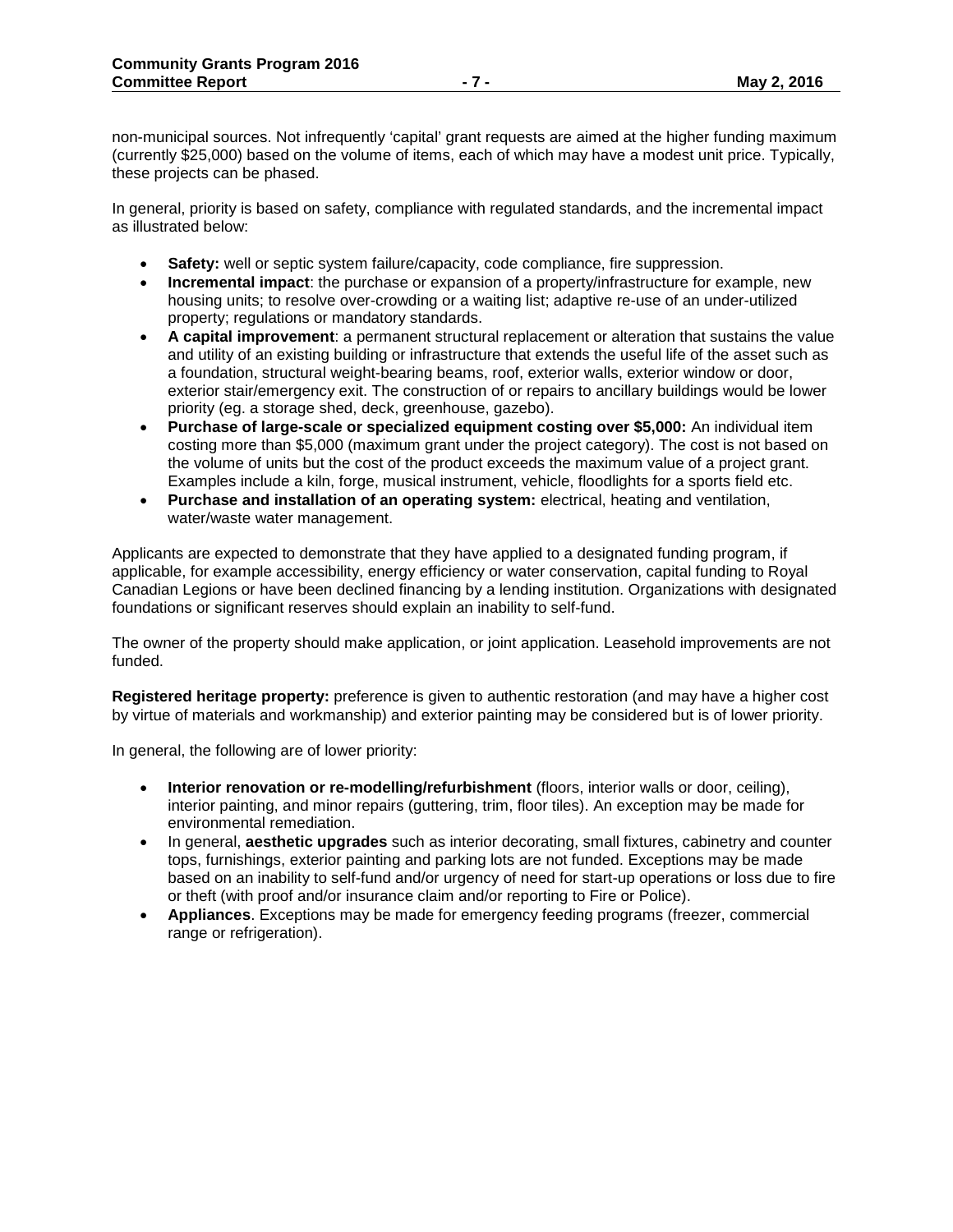#### **Attachment 2**

#### **Recommended Awards for Fiscal Year 2016**

#### **A. Award Recommendations**

#### **ENVIRONMENT**

#### **Tier 1**

#### **1.Acadia Recreation Club Society – Lower Sackville-Project Grant/Equipment**

In 1924, the Society was formed to provide a community venue for meetings and events. Within three years Acadia Hall was constructed on 6-acres of land with sport fields to the rear and volunteers have sustained operations from facility rentals and fundraising. The property is tax exempt. A recent multi-year campaign has converted under-utilized sports fields into a public park (free, unrestricted access to the public). The park's success in attracting users has resulted in a corresponding increase in solid waste. A grant of \$5,756.90 requested towards the purchase of four (4) source-streamed garbage containers (\$9,906.90). Cost is a function of volume and purchases could be phased. Applicant's cost-share confirmed. As a registered charity the applicant is eligible to apply for a partial HST rebate. The Society has raised significant capital to develop park amenities that are inclusive of persons with special needs and revitalize a sizeable tract of land. Waste diversion is a municipal priority. *A grant of \$5,000 recommended towards the purchase of source separation bins for Acadia Park.*

#### **2.Sable Island Institute – Halifax/Sable Island – Project Grant/Marketing**

Public access to the Sable Island National Park Reserve is restricted and transportation cost-prohibitive for many. To provide access for those unable to visit this remote island and to protect the natural habitat from over-use the recently founded Sable Island Institute proposes the development of a web-based virtual exhibit and information repository. This volunteer society has no established source of revenue but their approach has been formally endorsed by Parks Canada<sup>2</sup>. A grant of \$4,427.50 requested to fully fund the development of a web site: visual and written content to be provided in-kind. *A developmental grant of \$4,427 recommended towards initiating an interactive Sable Island web site.*

Note: Application moved from Community History to Environment category based on current organizational mandate but the organization's inter-disciplinary approach noted in environmental protection, arts, and history.

#### **Tier 2**

 $\overline{a}$ 

#### **3.MusGo Riders Cooperative Limited – Musquodoboit Harbour/Eastern Shore (East Preston to Ship Harbour)-Capital Grant/Vehicle Purchase**

Incorporated in 2012, MusGo Riders provides local transportation and charter services for villages located on the Eastern shore. Operating costs are subsidized by the provincial and municipal government based on ridership and routes. A grant of \$18,500 requested towards the purchase of a small passenger van with adaptive aids (\$69,296 net HST). Application has been made to the provincial *Accessible Transportation Assistance Program*. The applicant's contribution of \$5,061 is confirmed. Presently, HRM's *Grants for Rural Transit Program* does not make provision for capital grants<sup>3</sup>. A conditional grant *of \$18,500 recommended towards the purchase of vehicle for rural transit service. Hold-back pending confirmation of provincial funding.*

# **4.St. Margaret's of Scotland Anglican Church-Halifax-Project Grant/Community Garden**

St. Margaret's of Scotland proposes development of a community garden on the church grounds to be operated by a committee with representation from neighbourhood residents, institutions (Nova Scotia

 $^2$  Letter to Board of Directors, Sable Island Institute from Park Manager, Sable Island National Park Reserve dated September 23, 2015.<br><sup>3</sup>. Administrative Orde

Administrative Order 2014-012-ADM.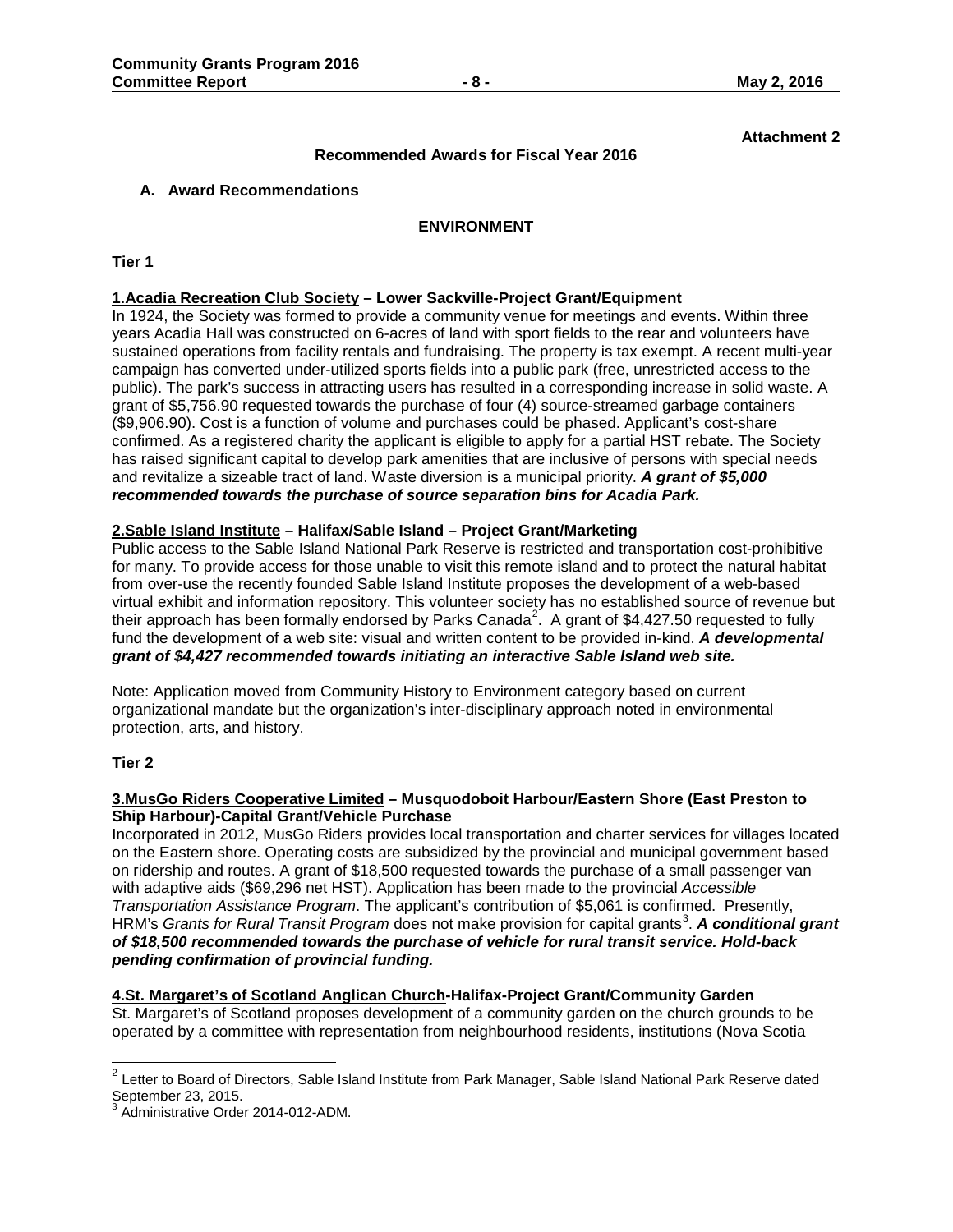Community College, Nova Scotia College of Early Childhood Education) and non-profit groups (Ecology Action Centre, Common Roots Urban Farm, African Community Investment Cooperative). The property is tax exempt under the Assessment Act. A grant of \$5,000 requested to fund the purchase of lumber for raised beds, a storage shed, soil/amendments, assorted small tools and garden plants (\$6,711). Partial funding recommended in support of the project's start-up phase with the construction of raised beds and soil/amendments. The project demonstrates collaboration and the inclusion of diverse interests and abilities. As a registered charity the applicant is eligible to apply for a partial HST rebate. *A developmental grant of \$2,500 recommended for the purchase of building materials and soil to establish a new community garden*. *Hold-back pending confirmation of the project's ability to proceed<sup>4</sup> .*

#### **Tier 3**

 $\overline{\phantom{a}}$ 

#### **5.Nature Conservancy of Canada: Atlantic Division-Regional/Musquodoboit Valley-Capital Grant/Land Acquisition**

The Conservancy is incorporated under the Canada Not-for-Profit Corporation Act and is a registered Canadian charity whose mandate is the protection of biodiversity through the acquisition of lands of unique or significant natural value. Operations are funded through property and financial donations, gifts and grants. Since 1971, the Conservancy has worked to protect natural resources in Nova Scotia that include the *Musquodoboit Harbour and Outer Estuary Project* and the *Musquodoboit River Project*. A capital grant of \$25,000 requested towards acquiring property located in the vicinity of Lower Meagher's Grant and Gibraltar. Atlantic Realty Advisory has provided independent appraisals of market value and negotiations are expected to conclude in 2016. $5$  The project aligns with the funding priorities of the Environment category and complements HRM's *Green Network Project* which includes the protection of ecosystems and biodiversity. *A conditional grant of \$25,000 recommended. Hold-back pending confirmation of an Agreement of Purchase and Sale in 2016.*

#### **6.Northwoodcare Bedford Incorporated –Bedford-Project Grant/Community Garden**

Northwoodcare Bedford Inc is a registered Canadian charity that own and operate a new seniors continuing care facility in West Bedford. Operations are sustained by residents' fees and Nova Scotia Department of Health funding. The facility proposes the development of a "community garden" on approximately one acre of land to the rear of the residence. A fundraising campaign has been launched with the assistance of the Northwood Foundation. The expected cost is \$103,000 but includes unidentified programming. The garden will primarily serve facility residents and affiliated Northwood programming but plots will be made available to rent (\$50/year) based on four membership categories<sup>6</sup> and the future construction of an affordable housing complex could increase use. A capital grant of \$25,000 requested towards the construction of asphalt walkways. Overall, 40% of the project's total cost is confirmed. Partial funding recommended based on what appears to be primarily an institutional programming enhancement, possible barrier to participation based on annual fees<sup>7</sup>, and incremental impact. The scale of the project could be phased as funds permit. As a registered charity the applicant is eligible to apply for a partial HST rebate. *A grant of \$15,000 recommended towards the establishment of a residents'/community garden.*

<sup>4</sup> As of the date of application to the *Community Grants Program* the parish had not confirmed their acceptance of hosting the proposed garden.<br>
<sup>5</sup> Individual

<sup>5</sup> Individual property locations and appraised market value are not stated to protect the integrity of negotiations and the privacy of private property owners.<br>
<sup>6</sup> See: http://nwood.ns.ca/neighbourly-connections/community-garden/

 $\frac{1}{7}$  Precedence: Ocean View Manor (2008) \$2,600 towards development of a "Wandering Garden" for residents with dementia; Eastern Shore Palliative Care Society/Duncan MacMillan Nursing Home Society (2010) \$5,000 for construction of pathways for a residents' "Life Reflection Garden".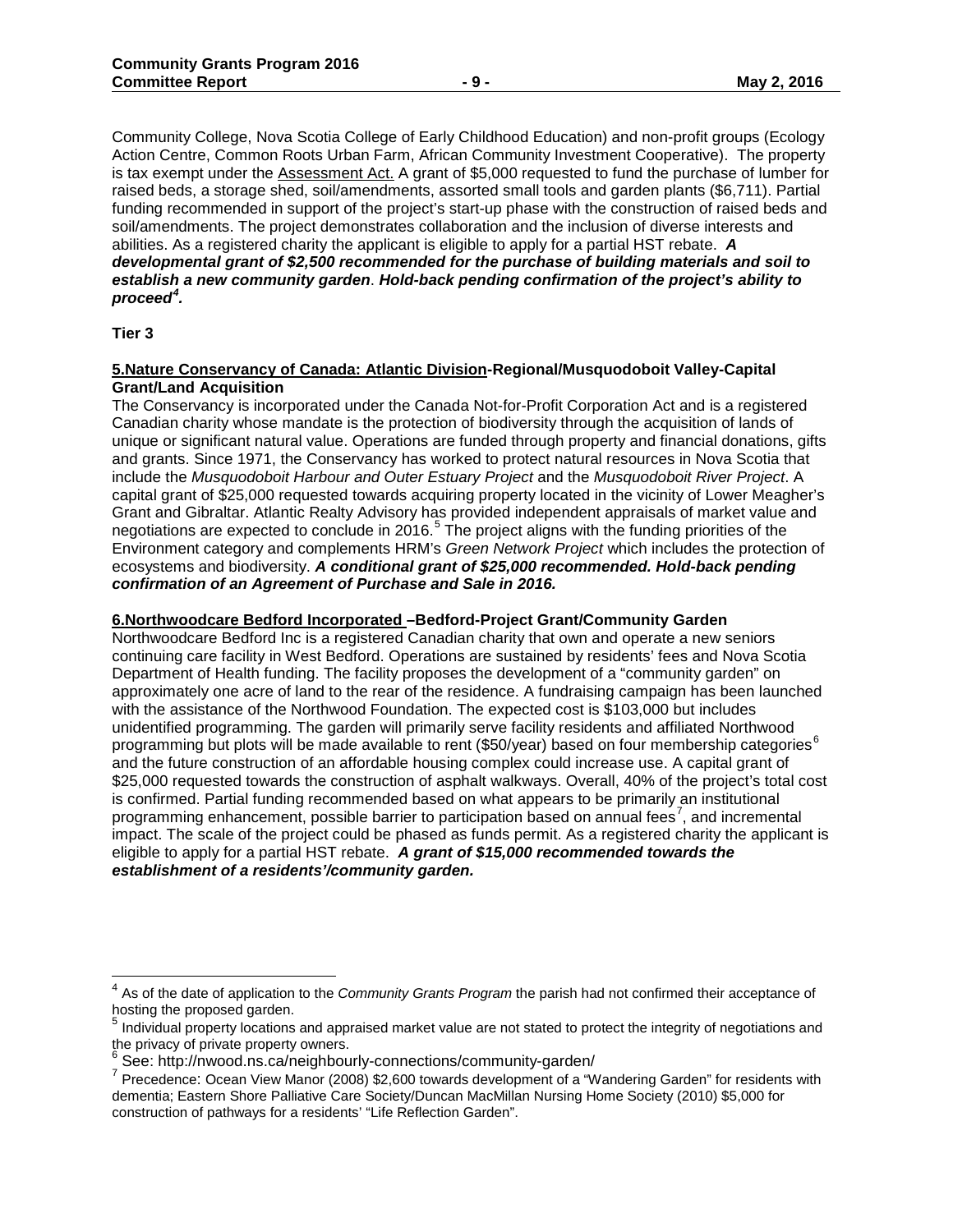#### **RECREATION & LEISURE**

**Tier 1**

 $\overline{a}$ 

#### **7.Eastern Shore Wildlife Association-Sheet Harbour-Capital Grant/Building Upgrades**

The society's volunteers work to preserve wildlife habitat in the Eastern Shore area. Operations are sustained by revenues from a seasonal campground owned by the Association, clubhouse rentals, and full municipal tax relief. A grant of \$25,000 requested for assorted building renovations and upgrades some of which would be lower priority items in relation to the program's funding priorities. The project could be phased as funds permit. Partial funding towards replacement of exterior doors (a capital improvement) and washroom accessibility upgrades recommended: the hall has been used seasonally by HRM Parks & Recreation at nominal cost. *A capital grant of \$10,000 recommended towards the purchase and replacement of exterior doors and partial funding towards washroom accessibility upgrades.*

Note: This application moved from Environment to Recreation & Leisure category based on access to the clubhouse for local non-profit groups, seasonal recreation programming, and type of expenditures.

#### **8.Hammonds Plains Community Centre-Hammonds Plains-Capital Grant/Capital Improvement**

The society own and operate a former fire hall donated by the Municipality. Volunteers manage the facility and finance operations primarily through room rentals and bar sales. HRM provides partial tax relief. A capital grant of \$21,235 requested towards two distinct projects (i) septic system replacement (\$24,320) and (ii) interior re-modelling (\$42,150). Federal funding unconfirmed. The septic system replacement is a program funding priority<sup>8</sup> and use could increase in relation to an adjacent baseball field or outdoor seasonal farmers market. Applicant's contribution of \$7,000 confirmed. *A grant of \$20,000 recommended towards the replacement of an under-sized septic system including professional fees for septic design.*

**9.Lake Loon/Cherry Brook Development Association – Cherry Brook – Project Grant/Equipment** The Association's volunteers host social and recreational activities for residents of the Lake Loon/Cherry Brook area, primarily at the Graham Creighton Junior High School. Activities are funded through donations and fundraising. Presently, there is no access to the school gymnasium or equipment, hence a grant of \$4,533.59 requested to fully fund the purchase of a barbecue, outdoor sports equipment and small exercise items for activities that can take in HRM's community room located at the school. Partial funding recommended for larger items (sports nets), first aid kit, and safety equipment that can be stored on-site. *A developmental grant of \$1,200 recommended for the purchase of equipment for the development of a summer recreation program for children and youth.*

**10.Lawrencetown Community Centre –Lawrencetown-Capital Grant/Building Upgrade**

The Society own and operate a community hall sustained by full municipal tax relief, room rentals and fundraising. A grant of \$25,000 requested towards replacement interior floor tiles throughout the premises (\$16,000-37,000). Applicant's contribution of \$5,000 confirmed. Refurbishment of floors is not a program priority capital expenditure and the project could be phased as funds permit. Partial recommended towards replacement flooring for the main meeting/activity room used by seniors. Refer to Grants Program staff for assistance with future funding applications. *A developmental matching grant of \$5,000 recommended towards replacement flooring.*

**11.Lemmon Hill Sports Association – Upper Musquodoboit-Capital Grant/Capital Improvements** Incorporated as a society in 1979, the Association own a hall located between Upper Musquodoboit and Dean Settlement. The amenities are used seasonally for social events and leisure activities (a fixed fee of \$20-30 may be charged). Also located on-site is a garage owned by the PUMA ATV Club who have access to the hall for meetings. The hall operations depend upon volunteers and proceeds from an annual jamboree. A grant of \$17,000 requested for assorted building repairs and upgrades, a sound

 $^8$  In 2015, the society received a grant in the amount of \$5,000 towards interior renovations. These renovations could be phased as funds permit.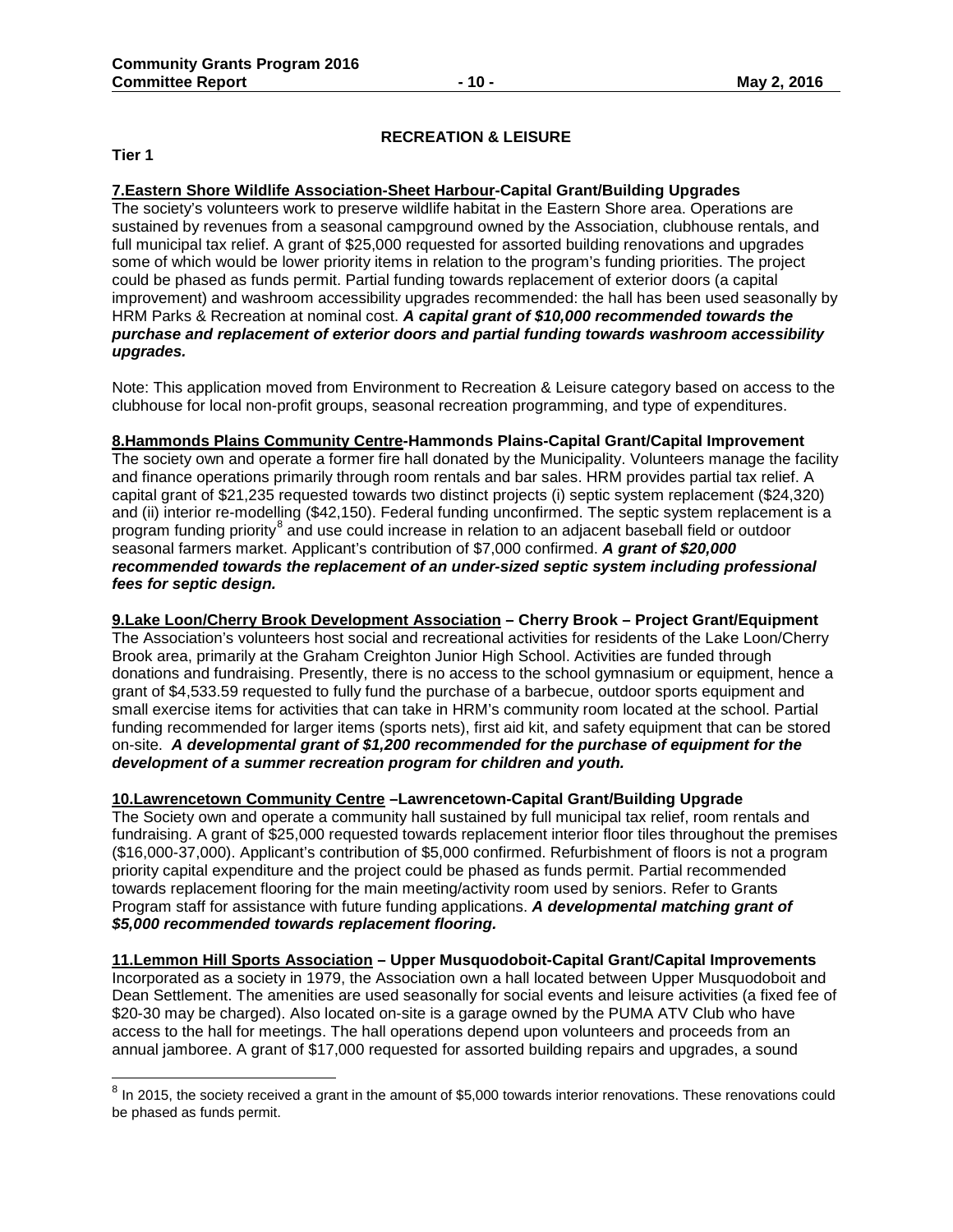equipment, and folding chairs (\$17,150.77). Cost is a function of volume. Partial funding recommended towards capital improvements: windows and exterior doors based on the limited scale of public use. Work could be phased as funds permit. *A one-time developmental grant of \$6,000 recommended for the purchase and installation of windows and exterior doors for community hall.*

#### **12.Meagher's Grant Volunteer Fire Department – Meagher's Grant-Capital Grant/Building Upgrade**

Incorporated in 1990 to provide firefighting services for local residents, the Association continues to support emergency service through access to the garage portion of the premises by HRM Fire & Emergency Services. The hall portion of the facility remains open to the general public and is not restricted to volunteer or career fighting personnel. Volunteers support operations through fundraising and occasional hall rentals. Outdoor amenities include a children's playground, tennis court, and basketball pad. HRM provides full tax relief. The society's web site demonstrates extensive use by the community for leisure classes and social events. Membership is \$5 for a 5-year term and includes persons under 18 years of age. Rental rates are modest at \$15-\$20/hr. A grant of \$9,000 requested to insulate the interior of the community and garage (~ up to \$11,000). *A capital grant of \$9,000 recommended towards interior building insulation for community hall.*

#### **13.PUMA ATV Club-Upper Musquodoboit-Project Grant/Equipment**

This membership-based club of ATV enthusiasts operates in close association with other clubs in Nova Scotia and New Brunswick to promote motorized trail riding. Membership is \$25/year. The Club's modest revenues are from membership dues (~40 in 2015) and fundraising .Volunteers maintain three wilderness trails upon land owned by a private logging company: the trailhead parking is at the Lemmon Hill hall which also has washroom amenities and meeting space. The Club own a garage located on the property that is un-heated and used to store the trailer for hauling lumber, tools and supplies for trail maintenance. A grant of \$909.04 requested to purchase and install new garage light fixtures and a laptop computer (\$1,009.04). Public access to the trails is free and information available on-line with the ATV Association of Nova Scotia. The grant request is not for capital improvements to private property or trail maintenance. Partial funding recommended towards organizational capacity building: an inexpensive laptop will assist in mapping and communications in a remote rural locale. *A developmental grant of \$500 recommended towards the purchase of a laptop computer.*

#### **14.Sheet Harbour & Area Chamber of Commerce – Sheet-Harbour-Project Grant/Equipment**

The Chamber promotes economic development in the Eastern Shore region. Its' operations are primarily self-funded. The Chamber has convened a committee to oversee the planning and construction of marina amenities to attract tourists and capitalize upon the seawater estuary. The long-term goal is to establish a boating destination for sport and recreational sailing along the Eastern Shore. A grant of \$4,999 requested to fully fund the purchase and installation of moorings. The marina project is phased with support from the Waterfront Development Corporation, local owners of private wharves, and marinebased businesses. *A grant of \$4,999 recommended for the purchase and installation of moorings in the development of a coastal marina.*

#### **15.Sheet Harbour Rockets Society – Sheet Harbour –Capital Grant/Capital Improvement**

The Sheet Harbour club own and operate a floodlit baseball diamond, small basketball pad, a small clubhouse/storage building with washrooms. Volunteers maintain the facility through team dues, tournaments registration fees, and fundraising. The facility is used extensively by recreational teams for children and youth, local schools, adult leagues, and summer outdoor community events. Due to its location HRM Parks & Recreation assists with grass-cutting. The Municipality provides full tax relief. A grant of \$20,000 requested to fund the replacement of the building's front exterior wall. The club will address washroom and electrical upgrades through fundraising and in-kind donations. Full funding recommended based on the provision of a sports field in a location with few municipal amenities. *A onetime capital grant of \$20,000 recommended for clubhouse capital improvements.*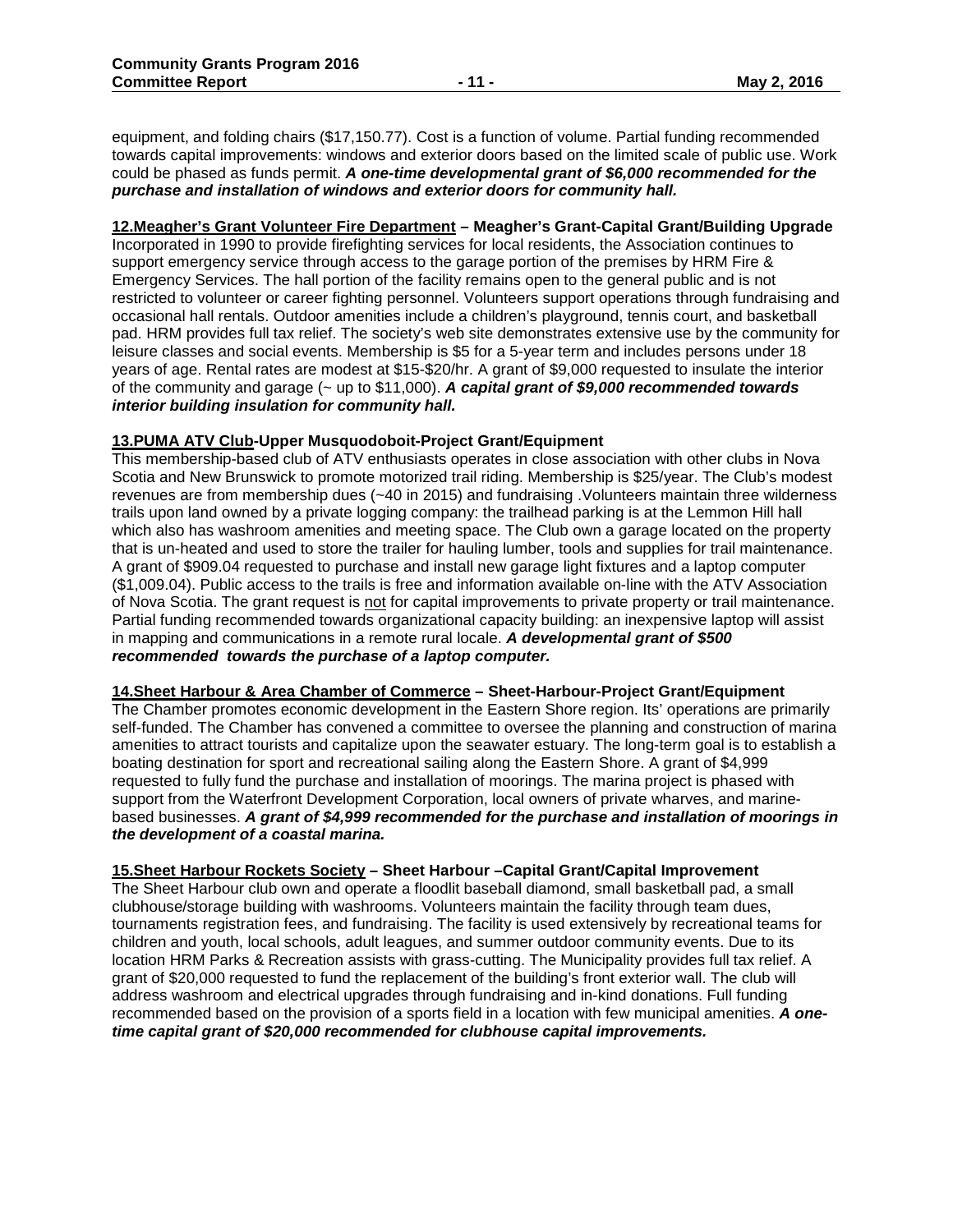#### **Tier 2**

### **16.Bedford Basin Yacht Club – Bedford-Project Grant/Equipment**

The Bedford Yacht Club own a clubhouse and docks on the Bedford Basin waterfront and operations are self-sustaining through membership dues, marina services, program fees, and clubhouse amenities. HRM provides partial tax relief. In 2015, the Club received a grant in the amount of \$3,000 for the construction of a replacement floating dock for a *Learn to Sail* program. The Club returned the grant to HRM and has submitted a new grant application for \$5,000 towards the purchase of assorted boats and minor equipment repairs (\$23,228 based on sole source supplier). From the financial information provided the applicant can purchase sailing boats or phase the purchase as funds permit. Partial funding recommended for the purchase of an inflatable safety boat with outboard motor. Refer applicant to Grants staff for assistance with future funding applications. *A grant of \$3,000 recommended towards the purchase of a safety boat for Learn to Sail program.*

#### **17.Orenda Canoe Club-Lake Echo-Capital Grant/Building Upgrade**

Established in the mid-1970's the Club constructed a clubhouse and docks on Lake Echo. The mostly seasonal instructional and competitive paddling program is self-funded through membership and instructional fees with after school and summer programs open to non-members. The facility requires substantial upgrades and as part of a larger multi-year capital improvement project (expansion, retro-fit) a grant of \$25,000 has been requested towards the purchase and installation of a heating/ventilation system (\$38,000). A grant of \$25,000 recommended towards the purchase and installation of a heating/ventilation system for the clubhouse to reduce annual utility costs and expand programming yearround (\$38,000). Balance of funding is unconfirmed but application has been made to ACOA. *A grant of \$15,000 recommended towards the purchase and installation of a new heating system for clubhouse. Hold-back pending balance of funding confirmed.*

#### **18.Sack-A-Wa Canoe Club- Lower Sackville-Project Grant/Facility Plan**

In 2014, the Club commissioned a feasibility study with partial funding from the Province of Nova Scotia to assess the feasibility of expansion; the recommendations were positive. The Club has requested a grant of \$5,000 towards professional fees for technical studies and architectural drawings for Phase II of a proposed facility expansion (\$36,705). *District Capital Fund* grant declared in the application. Phase II is the pre-construction part of the overall project that includes topographical survey, engineering assessment, a traffic impact study, and architectural plan. The project demonstrates due diligence in planning with financial and in-kind assistance from non-municipal sources. *A grant of \$5,000 recommended for professional fees for proposed recreation facility expansion.*

#### **19.St. James Anglican Church-Halifax-Capital Grant/Building Upgrade**

The church is self-sustained through congregational offerings, hall rentals, interest income and dividends on bequests held in perpetuity (restricted assets). The property is tax exempt under the Assessment Act. The hall is used regularly by local groups, notably health organizations, and in 2015 entered into a 5-year lease agreement with the Social, Cultural and Recreational Inclusion Society (SCRIS). The Society has requested the church install a platform elevator lift and other accessibility aids to accommodate the needs of their program and summer camp participants (\$27,660). A grant of \$14,300 requested from HRM with a contribution of \$11,350 from the church and the balance unconfirmed. The project could be phased, starting with the lift, as funds permit. Partial funding recommended<sup>9</sup>. A grant of \$6,500 recommended *towards accessibility upgrades to support recreational programming for persons with a disability.*

#### **Tier 3**

 $\overline{a}$ 

# **20.Lake District Recreation Association-Lower Sackville-Capital Grant/Capital Improvement**

In 1971, the Province of Nova Scotia deeded land to the Lake District Recreation Association for the construction of the Sackville Arena. The two-storey structure includes an ice surface with upper level

 $^9$  If approved, this grant would supplement the \$6,500 (50% cost-share with property owner) awarded the Grace United Church, Dartmouth<sup>9</sup>, towards accessible washrooms in support of the SCRIS.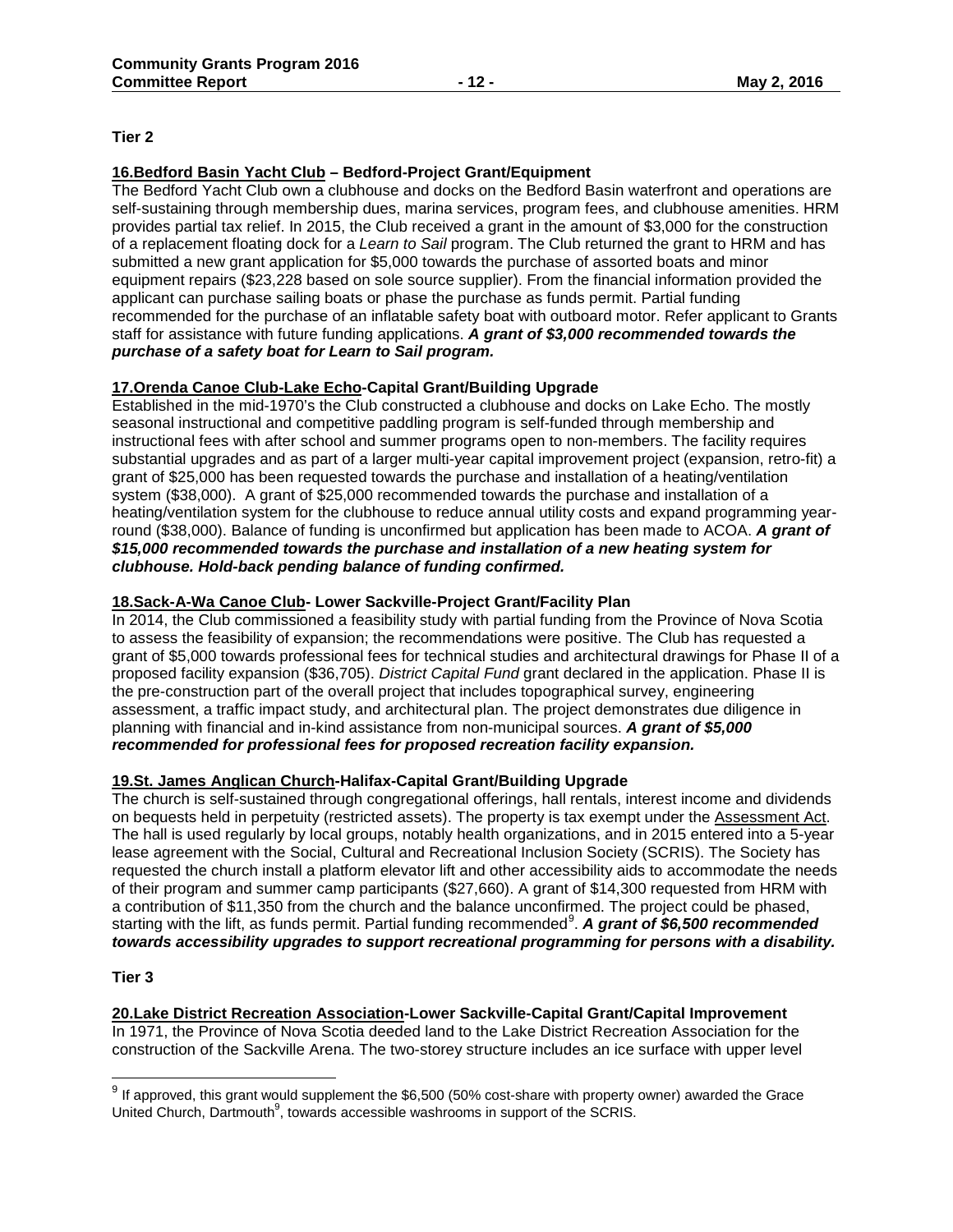mezzanine and meeting rooms. Operations are largely self-supporting through arena rentals, fundraising, and a canteen. In 2015, Regional Council approved a \$50,000<sup>10</sup> operating grant to the Association and the property is exempt property tax. A grant of \$25,000 requested to construct an addition to the building to accommodate an elevator and fire exit stairwell to provide accessibility to the second floor. The total estimated cost is \$294,745 and relies upon funding from ACOA (\$150,000) and the Province of Nova Scotia (\$60,000). Because government funding is unconfirmed a hold-back on issuing funds is recommended pending an ability to proceed: the nature of the project is not conducive to a phased approach. Applicant's contribution of \$59,745 confirmed. *A capital grant of \$25,000 recommended towards facility expansion for accessibility. Hold-back pending confirmation of government funding.*

#### **21.Nova Scotia Sea School Society-Halifax-Project Grant/Equipment**

The Society promotes sailing and related skills (navigation, boat building) and wilderness education to youth and young adults. Participant fees and government grants sustain operations with additional support from the United Way and public donations. A new 2-day outdoor education program is proposed to provide exposure to youth with limited access to recreational opportunities with referrals from local agencies serving youth living in care, schools, and community youth groups/programs. A grant of \$5,000 requested towards the purchase of assorted tents, camping and safety equipment (~\$6,000). Applicant's contribution of \$2,000 confirmed. Cost is a function of the volume of items. Partial funding recommended towards safety equipment (lifejackets, a first aid kit, and radios. Purchases could be phased. *A matching grant of \$3,000 recommended towards the purchase of safety equipment for youth outdoor education program.*

#### **22.Scouts Canada Nova Scotia Provincial Council-Fall River-Project Grant/Equipment**

Scouts Canada promotes outdoor education, personal development and citizenship for children, youth and young adults. Membership dues are modest supplemented by camp fees, donations, fundraising and project-specific grants. Property owned by the organization is exempt property tax under the Assessment Act.. A grant of \$9,500 requested to fully fund the purchase of assorted items for the Camp Lone Cloud campground. Namely, (i) the purchase and installation of a gazebo, (ii) the purchase of six tents, and (ii) the purchase and delivery of two floating docks. Cost is a function of volume and purchases could be phased as funds permit. Partial funding recommended for the purchase of floating docks based on safety, lakefront location, and specialization. As a registered charity the applicant could apply for a partial HST rebate. *A grant of \$3,000 recommended for the purchase of floating docks for Scouts campground.*

#### **23.Cheema Canoe Club-Waverley-Project Grant/Equipment**

 $\overline{\phantom{a}}$ 

The Club have a long-term less than market value land lease with the Nova Scotia Department of Natural Resources on Lake Thomas upon which they have constructed a clubhouse and docks that support primarily seasonal instructional and competitive paddling programs. Operations are self-funded through membership and instructional fees, canteen sales, fundraising and project-specific grants. The Club wants to construct a storage compound to safely store safety motor boats and related equipment. The quotes supplied include assorted items (boat ramp, additional storage shed, security cameras, shade structure etc). The Club's contribution of \$2,500 confirmed. The total estimated cost of \$36,895 includes several discrete projects and some expenses unrelated to the compound; partial funding recommended towards the installation of fencing. Refer to Grants program staff for assistance with future funding applications. **A grant of \$5,000 recommended towards security fencing for outdoor boat storage area.**

 $10$  The term "operating" is understood to include minor repairs and maintenance and to exclude the proposed capital improvement for which application has been made to the *Community Grants Program*.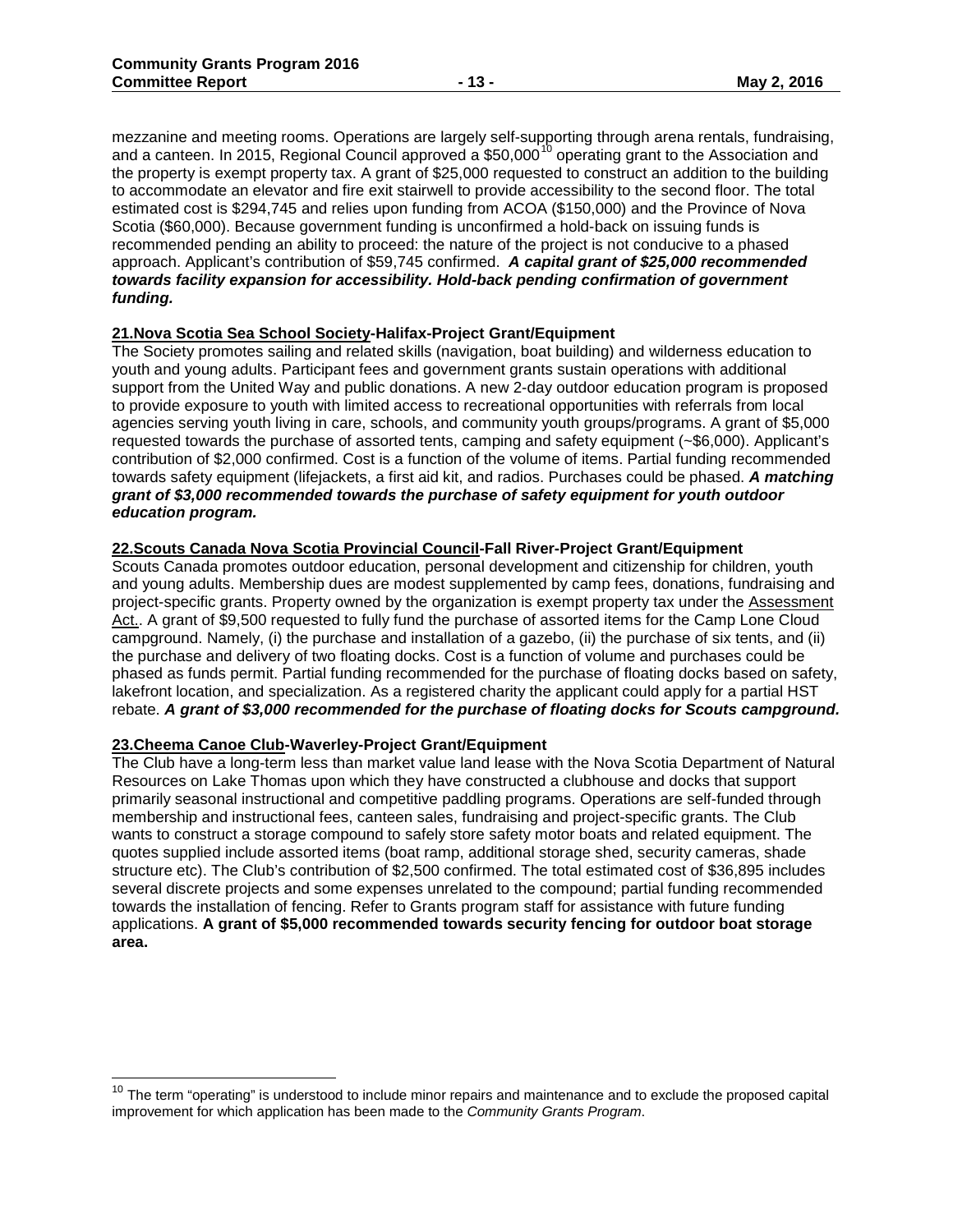### **AFFORDABLE & SUPPORTIVE HOUSING**

#### **Tier 3**

#### **24.Metro Non-Profit Housing Society – Halifax-Project Grant/Building Upgrade**

The Society provides accommodation for homeless and at-risk-of-homelessness single adults in cooperation with *Halifax Housing Helps*, a housing placement/eviction prevention program serving clients with multiple needs. Rental income and an operating subsidy from the Nova Scotia Department of Community Services sustain operations aided by partial municipal tax relief for four properties. A grant of \$10,194.25 requested to fully fund the purchase of hot water heaters (\$744.60/unit) and refrigerators (\$529.67/unit) for an 8-unit apartment building. Cost is a function of volume. Replacement furnishings or appliances are not a program funding priority but upgrades to a hot water system require a professional plumber: partial funding recommended towards hot water system. *A project grant of \$5,000 recommended towards the purchase and installation of replacement hot water tanks for supportive housing apartment building.*

#### **25.Second Stage Housing of Dartmouth – Dartmouth-Capital Grant/Capital Improvement**

The Association is a registered Canadian charity that operates under the name "Alice Housing" in the provision of shelter, transitional housing and therapeutic counselling for women leaving domestic abuse. Revenues are largely self-generated through rental income and fundraising. The Province of Nova Scotia and the United Way of Halifax provide core operating funding and HRM provides partial tax relief for seven properties. A grant of \$16,600 to fully fund the purchase and installation of 23 windows in a 4-unit apartment building. Partial funding recommended: project could be phased. As a registered charity the applicant is eligible for partial HST rebate. *A capital grant of \$8,000 recommended towards window replacement for an affordable housing property.* 

#### **EMERGENCY ASSISTANCE**

**Tier 1**

### **26.Halifax Amateur Radio Club-Halifax-Project Grant/Equipment**

The Club has a Memorandum of Understanding with HRM Fire & Emergency Services to provide communications assistance in the event of an emergency and agreements with other non-profit emergency service providers including the Nova Scotia Department of Community Services. The Club's operations are sustained by a less than market value lease and fundraising. Members also assist with communications at community events. A grant of \$3,725.86 requested to fully fund the purchase of two emergency radio kits. This equipment can operate in the event of the loss of electrical power, telephone or Internet service and its' portability allows for set up in the field of operations. *A grant of \$1,800 recommended towards the purchase of a radio transmission kit to enhance volunteer emergency response communications capacity.*

#### **Tier 2**

#### **27.St. Mathew's United Church – Halifax-Capital Grant/Building Upgrade**

St. Mathew's church hall hosts the seasonal *Out of the Cold* overnight shelter for the homeless. The program is volunteer-led and a collaborative initiative primarily funded by the United Church of Canada Mission Support Fund, numerous local church congregations, the Nova Scotia Department of Community Services, the United Way, and charitable foundations. A church hall is tax exempt under the Assessment Act. A grant of \$22,146.45 requested to fully fund renovations to the hall washrooms, the purchase of garbage bins, and 400 each of towels and washcloths. Partial funding is recommended on the basis that (i) the sundry items are not capital expenditures and cost is a function of the volume which is not explained in the application, and (ii) the washrooms are used throughout the year primarily in relation to on-going congregational activities and hall rentals. While the commitment of St. Mathew's in hosting this 20-week seasonal program is acknowledged, it is recommended that HRM confirm the sustainability of this program and continued delivery at this location. As a registered charity the church is eligible to apply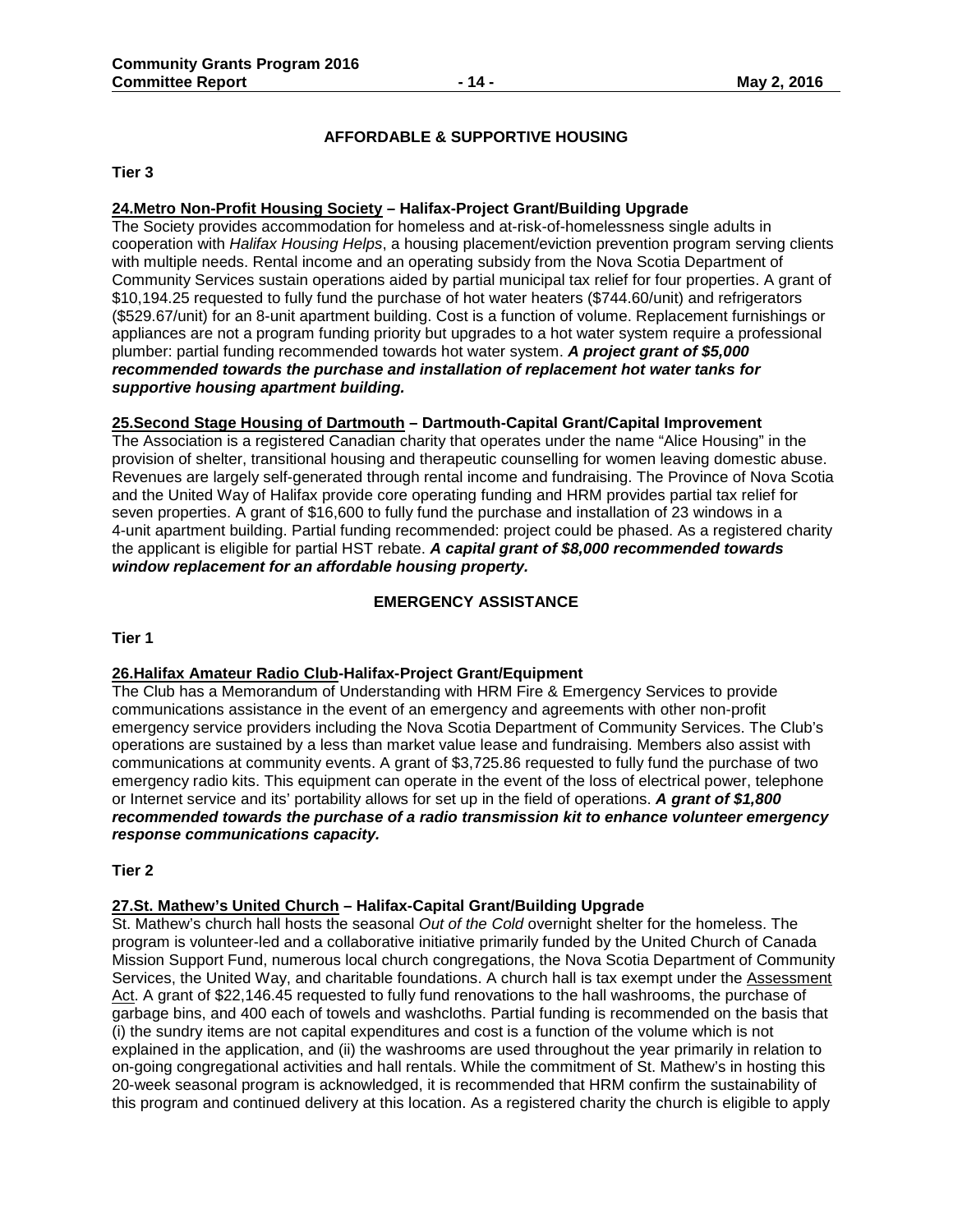for a partial HST rebate. *A capital grant of \$18,000 recommended towards washroom renovations. Hold-back pending confirmation that the project can proceed and the duration of tenure at St. Mathew's United Church hall.<sup>11</sup>*

#### **Tier 3**

### **28.Community Care Network Society – Halifax-Capital Grant/Building Expansion**

The Society is a registered Canadian charity that own and operate two properties serving lower income persons and families with the provision of food, household furnishings, and employment training. By virtue of its primary food and furniture operations the Society receives a large volume of in-kind donations supplemented by fundraising and government employment grants. HRM provides full tax relief for the food bank and partial tax relief for the employment centre. A grant of \$4,894.09 requested towards the expansion of the existing main entrance to reduce over-crowding (\$9,394). As a registered charity the applicant is eligible to apply for a partial HST rebate. Applicant cost-share unconfirmed. *A conditional capital grant of \$4,500 recommended towards construction of an addition to the Community Care Network food bank.* 

#### **NEIGHBOURHOOD SAFETY**

**Tier 1**

#### **29.City Centre Ministry – Halifax-Project Grant/Equipment**

Founded in 1986, the society is a faith-based outreach ministry supported by donations. A grant of \$4,000 requested to fully fund the (i) purchase of a color photocopier and printer and (ii) printing of assorted selfpromotional materials. The print material is largely in relation to a proposed *Street Pastors* program that would recruit volunteers from local churches to patrol downtown Halifax on Friday and Saturday nights to engage individuals and provide assistance or referrals. The aim of the program is to enhance the public's sense of personal safety. Letters of support for the concept were provided by Halifax Regional Police and RCMP. Partial funding recommended on the basis of unconfirmed program funding (~\$60,000) for a parttime employee, uniforms, training, a launch event, and web site. *A developmental grant of \$2,500 recommended for the purchase of office equipment.*

### **COMMUNITY HISTORY**

**Tier 1**

 $\overline{\phantom{a}}$ 

#### **30.Moser River & Area Historical Society – Moser River – Project Grant/Building Maintenance**

The Moser River Historical Society is a registered Canadian charity that own and operate McMann House, a former private residence of historical significance to the area. The house is not a registered heritage property but serves as a meeting space, displays on local history, and hosts small events. This seasonal venue is sustained by volunteers assisted by municipal tax relief. A grant of \$1,200 requested for minor interior repairs. *A grant of \$1,200 recommended for the purchase of building materials for minor repairs to McMann House.*

#### **31.Old Burying Ground Foundation/St. Paul's Anglican Church – Halifax – Project Grant/Artefact Restoration: National Historic Site**

The Foundation's volunteers act in a stewardship and fundraising role to protect, preserve and promote the national, provincial and municipally registered heritage property owned by St. Paul's Anglican Church. The cemetery is tax exempt under the Assessment Act. A grant of \$5,000 requested towards the second phase of a 3-year gravestone restoration project by a professional masonry conservator. Applicant's 50%

<sup>&</sup>lt;sup>11</sup> Staff shall report back to the Grants Committee. In the event that the on-going operation of the program cannot be confirmed at this location. Consideration could be given to pro-rated funding whereby a diminishing portion of the grant is reimbursed should the program close or relocate within a specified timeframe, for example within 3 years.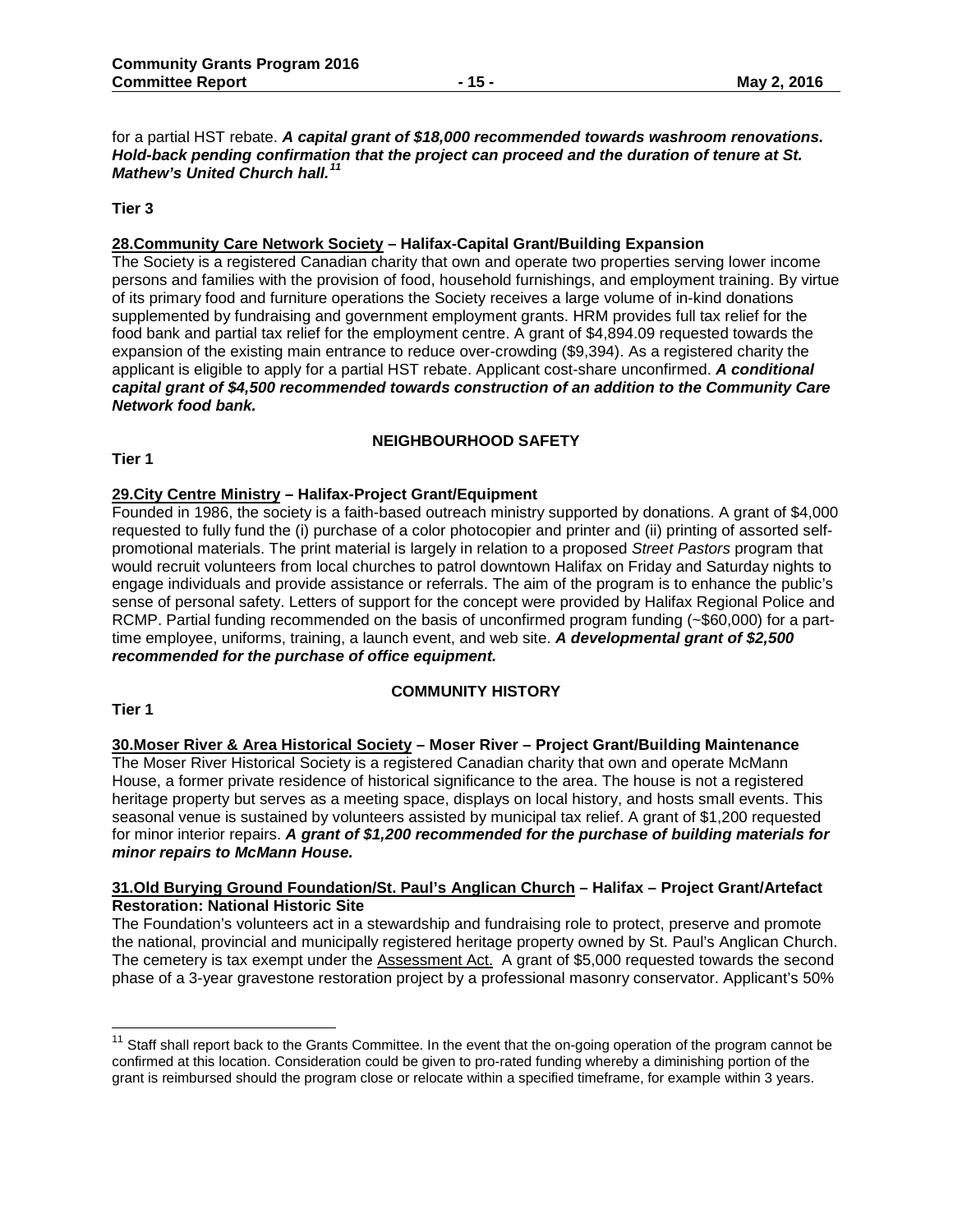cost-share is confirmed. *A grant of \$5,000 recommended towards restoration of National Historic Site artefacts.*

#### **32.S.S. Atlantic Heritage Park Society – Terence Bay-Project Grant/Marketing**

The Society is a registered Canadian charity whose volunteers preserve the history of the sinking of the S.S Atlantic in 1873. Volunteers also provide stewardship of the small burial site for victims of the tragedy funded through a seasonal interpretation/craft shop, donations and small project-specific grants. HRM provides full tax relief. The Society aims to attract more local residents and visitors to the site, particularly from Halifax, through targeted print and radio advertising. A grant of \$5,000 requested to fund the purchase of print and radio advertising. Partial funding recommended based on the uncertainty of an ability to sustain this level of paid advertising in successive years. *A grant of \$2,000 recommended for print and radio advertising targeting the Halifax market.*

#### **33.Titanic Society of Atlantic Canada – Halifax/Region – Project Grant/Marketing**

Incorporated in 2013, the Society's purpose is to preserve and promote the memory of the Titanic tragedy through public education, research, and commemorative events. In 2015, the Society's volunteers also assumed responsibility for maintaining the Titanic gravesite in Mount Olivet Cemetery, Halifax. In its startup phase the Society has been self-funded through membership dues (\$20) and donations. A grant of \$4,264 requested to fully fund the production of information brochures and two portable display banners. *A developmental grant of \$4,000 recommended for public education and promotional materials.*

#### **34.Waverley Community Association – Waverley – Capital Grant/Building Upgrade: Registered Heritage Building**

Waverley Community Association own and operate the former St. John's Anglican Church (c.1861), a municipally registered heritage property that serves as a venue for the Waverley Heritage Society's collection, a community computer access site, and assorted community meetings. Volunteer sustain operations through fundraising assisted by partial municipal tax relief. A grant of \$20,000 requested to fully fund the purchase of two (2) heat pumps and a dehumidification system. Climate control, especially moisture, is important for the protection of a document collection and certain artefacts. The project could be phased with priority afforded the museum portion of the premises to protect documents and artefacts from humidity. *A capital grant of \$15,000 recommended towards the purchase and installation of a heating and dehumidifier system*

**Tier 2**

#### **35.Fultz Corner Restoration Society – Lower Sackville-Capital Grant/Capital Improvement: Registered Heritage Property**

The Society owns the Bennett Daniel Fultz House, a registered heritage property (c.1860s) that hosts a community museum serving the Sackville, Beaver Bank and Lucasville area. The site also includes outdoor interpretive buildings and artefacts. The Society is volunteer-based with seasonal student employees. Operations are primarily self-sustaining assisted by municipal tax relief and a small provincial *Community Museums Assistance Grant Program* grant. \$25,000 requested towards custom fabrication and installation of 22 replacement windows for the "Fultz House" (total ~\$50,000). The project may have to be phased based on funding availability. As a registered charity the applicant is eligible to apply for a partial HST rebate. Refer applicant to provincial sales tax rebate program for exterior restoration materials. *A capital grant of \$25,000 recommended for the fabrication of replacement wooden windows for Fultz House. Conditional upon Heritage Planner approval.*

#### **36.Lake Charlotte Area Heritage Society Lake Charlotte-Capital Grant/Capital Improvement: Registered Heritage Property**

The Society own and operate Memory Lane Heritage Village, a collection of heritage buildings, artifacts and educational programs that preserve the history or rural communities along the Eastern shore. A grant of \$17,150 requested to fully fund two projects: (i) replacement stairs and access ramp for the Little Harbour Schoolhouse (\$3,150) and (ii) stabilization of the Norman Hutt Boat Shop (\$14,000). Cost is a function of concurrent projects and a "bundled" quote (sole sourced). Partial funding recommended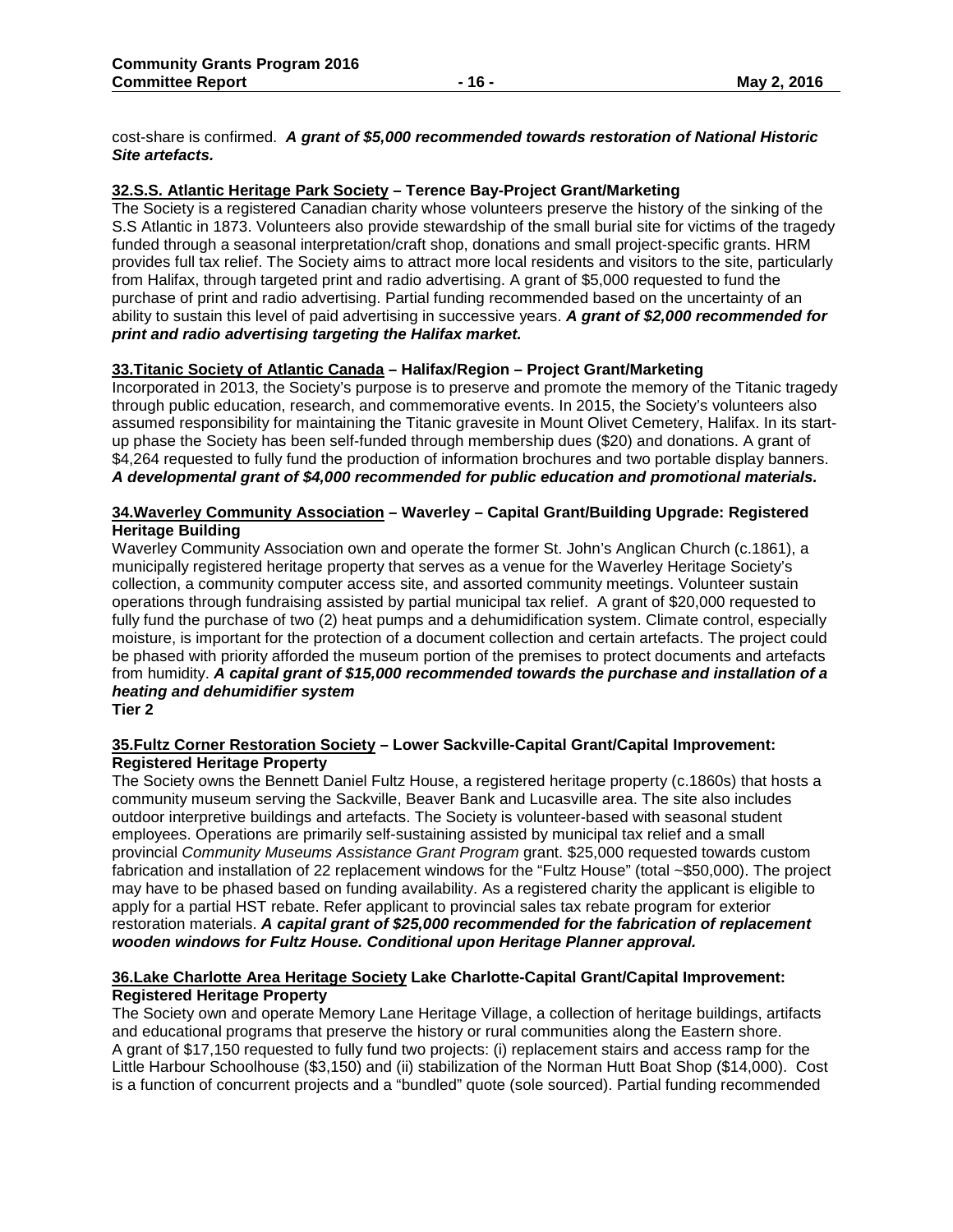towards stabilization of Boat Shop exterior walls.<sup>12</sup> As a registered charity the applicant is eligible to apply for partial HST rebate and a provincial sales tax rebate for exterior restoration materials. *A capital grant of \$10,000 recommended towards structural stabilization of the Norman Hutt Boat Shop. Conditional upon Heritage Planner approval.*

#### **37.St. John the Evangelist Anglican Church – Middle Sackville –Capital Grant/Maintenance: Registered Heritage Property**

The original St. John the Evangelist Church is believed to have been built in the late 1700's or early 1800's and was destroyed by fire in 1828. Its' replacement was constructed in 1829 the Georgian style and reputed to be the oldest building in Sackville. The property is a municipally registered heritage site. Operations are sustained by congregational offerings and fundraising. The property is tax exempt under the Assessment Act. The congregation have repaired gravestones and made structural repairs to the church hall, re-shingled the church roof and repaired stained glass windows. A grant of \$9,439.69 requested to fully fund exterior painting of the church, including the steeple which requires a lift, and minor repairs to facia, soffit , and framing (\$12,568.25). Applicant's cost-share confirmed. As a registered charity the applicant is eligible for a partial HST rebate. Refer applicant to provincial sales tax rebate program for exterior restoration materials. *A grant of \$9,000 recommended towards exterior painting and minor repairs to St. John the Evangelist Church, a municipally registered heritage property. Conditional upon Heritage Planner approval.*

**Tier 3**

 $\overline{\phantom{a}}$ 

#### **38.Corporation of Christ Church Anglican – Dartmouth-Capital Grant/Restoration: Registered Heritage Site**

Christ Church cemetery is a provincial and municipally registered heritage site. Established in 1777, the land served as a Quaker burial grand from 1785-1795. The Church propose repairs to the stone retaining walls and to reinstate the missing wrought ironwork. The church is sustained by congregational offerings, hall rentals, and fundraising. A cemetery is tax exempt under the Assessment Act. Due to the high cost, work will be undertaken in two phases starting with the stonework (\$36,000). In Phase II the original molds will be used to replicate the metalwork. A grant of \$25,000 requested towards masonry. As a registered charity the applicant is eligible for a partial HST rebate. Refer applicant to provincial sales tax rebate program for exterior heritage restoration materials. *A capital grant of \$25,000 recommended towards the restoration of the Christ Church cemetery wall. Conditional upon Heritage Planner approval.*

#### **39.Shubenacadie Canal Commission –Dartmouth-Project Grant/Interpretation**

The Commission provides stewardship to the provincial Shubenacadie canal system sustained by an operating grant from the Nova Scotia Department of Natural Resources and accommodation at the Fairbanks Centre located in Shubenacadie Park. The property is not assessed for tax. Earned revenues include facility rentals and concessions. A grant of \$5,000 requested to fully fund an interpretive plan to increase visitation*. A grant of \$5,000 recommended towards interpretation plan for Fairbanks Centre.*

#### **40.Woodlawn United Church – Dartmouth-Capital Grant/Capital Improvement: Registered Heritage Property**

The original Woodlawn church was a constructed in c.1884 and is a registered heritage building and is now used for community functions and hosts the East Dartmouth Food Bank. The property is exempt under the Assessment Act and self-funded through congregational offerings, donations, and investment earnings. A grant of \$7,347 requested to re-shingle a portion of the roof and to replace three grade level basement windows. Partial funding for the roof repair recommended based on ability to cost-share. *A grant of \$2,200 recommended for the completion of roof repairs to registered heritage building.*

 $12$  As of the date of this report the status of a request to Regional Council for on-going operating and "special project" funding is unknown (unspecified costs).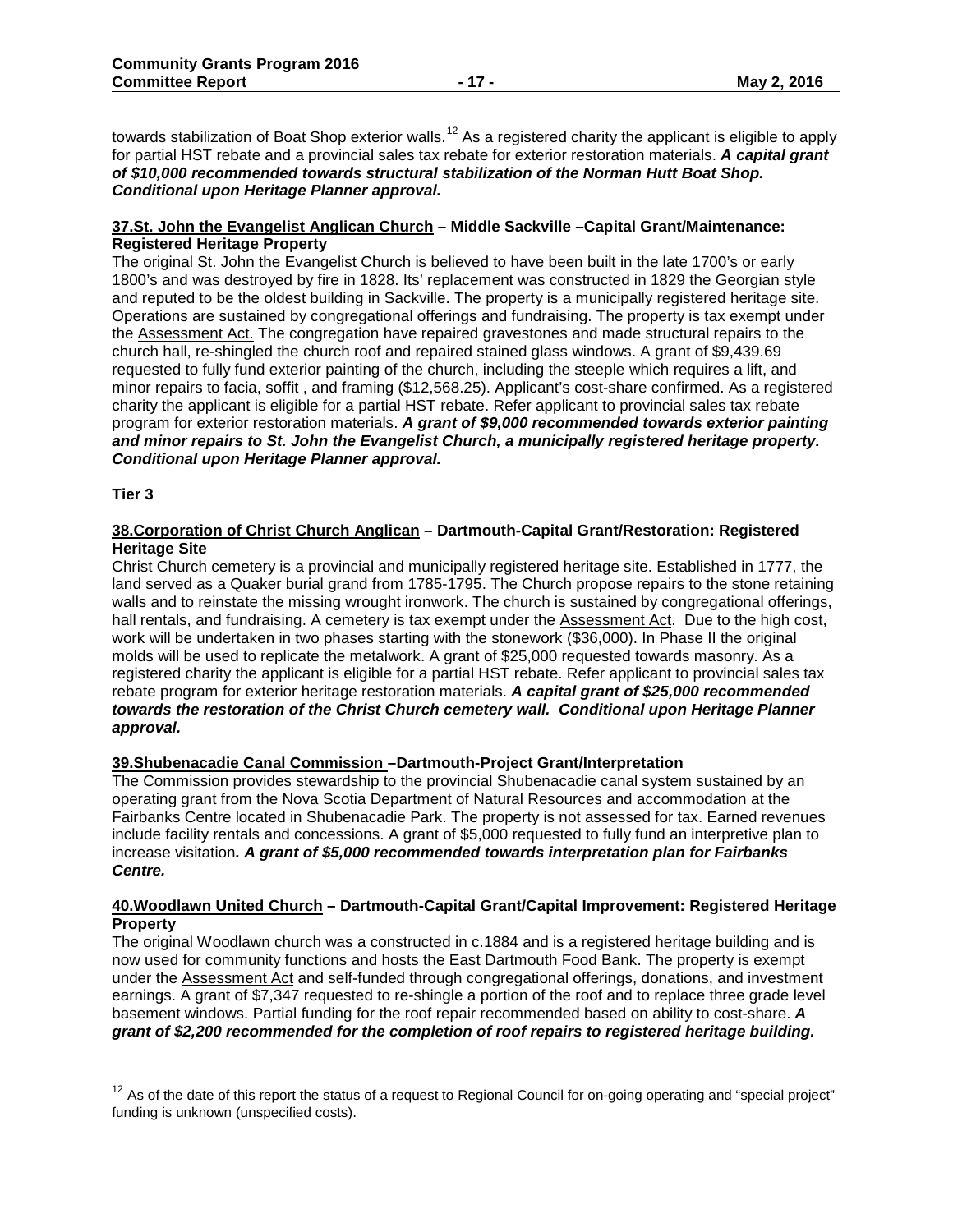#### **COMMUNITY DIVERSITY**

**Tier 1**

#### **41.Afghan Society of Halifax – Halifax-Project Grant/Marketing**

Founded in 2014, the Society is a non-partisan/non-denominational group whose aims promote Afghan culture, language and history. According to Statistics Canada the Afghan population of HRM is approximately 260 households. The Society is self-funded through member donations and small grants but has established a public presence with a modest web site to promote social networking and events. A grant of \$5,000 requested to fully fund a web site upgrade and the purchase of camera and assorted audio-visual aids. The project furthers the funding category goals of presenting HRM as a welcoming community to immigrants, refugees and migrants. Partial funding recommended on the basis of organizational capacity-building. *A developmental grant of \$3,950 recommended for professional fees to upgrade self-promotional web site.*

**Tier 3**

 $\overline{\phantom{a}}$ 

**42.Canadian Red Cross Society: Atlantic Zone – Dartmouth – Project Grant/Educational**

The Red Cross is a national charity whose services include disaster response, health promotion, and instruction in personal safety. Revenues are primarily derived from health aid rentals, personal care services, and instructional courses. A grant of \$3,277 requested to fully fund the purchase of a laptop computer, the translation and printing of brochures to expand an existing *Senior Safety Program* to persons whose first language is not English, and night lights for a fall prevention promotion. The program is sustained by a Nova Scotia Department of Seniors grant. Essentially a pre-existing health promotion program: one-time partial funding recommended for translation and printing. Applicant's contribution inkind: a portion of administrative costs. From the financial information provided there appears to be an ability to self-fund the purchase of a laptop. *A one-time grant of \$1,700 recommended for translation and printing of personal safety materials.*

Note: Application moved from Neighbourhood Safety based on access to information.

**43.Wee Care Developmental Day Care Centre-Halifax/Region-Capital Grant/Building Upgrade** The Centre is a registered Canadian charity that provides adaptive amenities and specialized programming for children up to 6 years of age with developmental or physical challenges. The land is owned by the Halifax Children's Foundation and leased to the Centre for a nominal sum. The property is exempt under an Act to Incorporate the Halifax Children's Foundation. The Nova Scotia Department of Community Services provides placement subsidies but these are to individual families, not the facility. A capital grant of \$23,280 requested to fully fund the purchase and installation of heat pumps throughout the facility. No funding sought from other government or charitable sources. Project could be phased. As a registered charity the applicant is eligible to apply for partial HST rebate.

With the exception of grants under Recreation & Leisure for playground equipment located on property owned by a non-profit organization<sup>13</sup> or specific items that align with the program's funding priorities, the *Community Grants Program* does not fund child care or early education. Partial funding recommended on the basis of (i) the Centre's exclusive focus on children with a disability and (ii) the provision of adjunct professional medical services funded by the Centre such as physiotherapy, occupational and speech therapy based on the special needs of clients<sup>14</sup>. A one-time capital grant of \$5,000 recommended

<sup>&</sup>lt;sup>13</sup> Precedence for daycare playgrounds: Bayer's Westwood Daycare Society (\$2,000), Progress Centre for Early Intervention (\$2,000), St. Joseph's Children's Centre (\$5,000), Wee Care Developmental Centre (\$10,000). Other child care facility grants include Veith House/Halifax Children's Foundation received a grant for commemorative community garden (\$5,000) and a building condition assessment for the Cunard Street Children's Centre.

<sup>&</sup>lt;sup>14</sup> The eligibility distinction is based on the scale of specialization for children with special needs as compared to other daycare facilities that may have inclusion policies but do not provide specialized medical services with accredited personnel.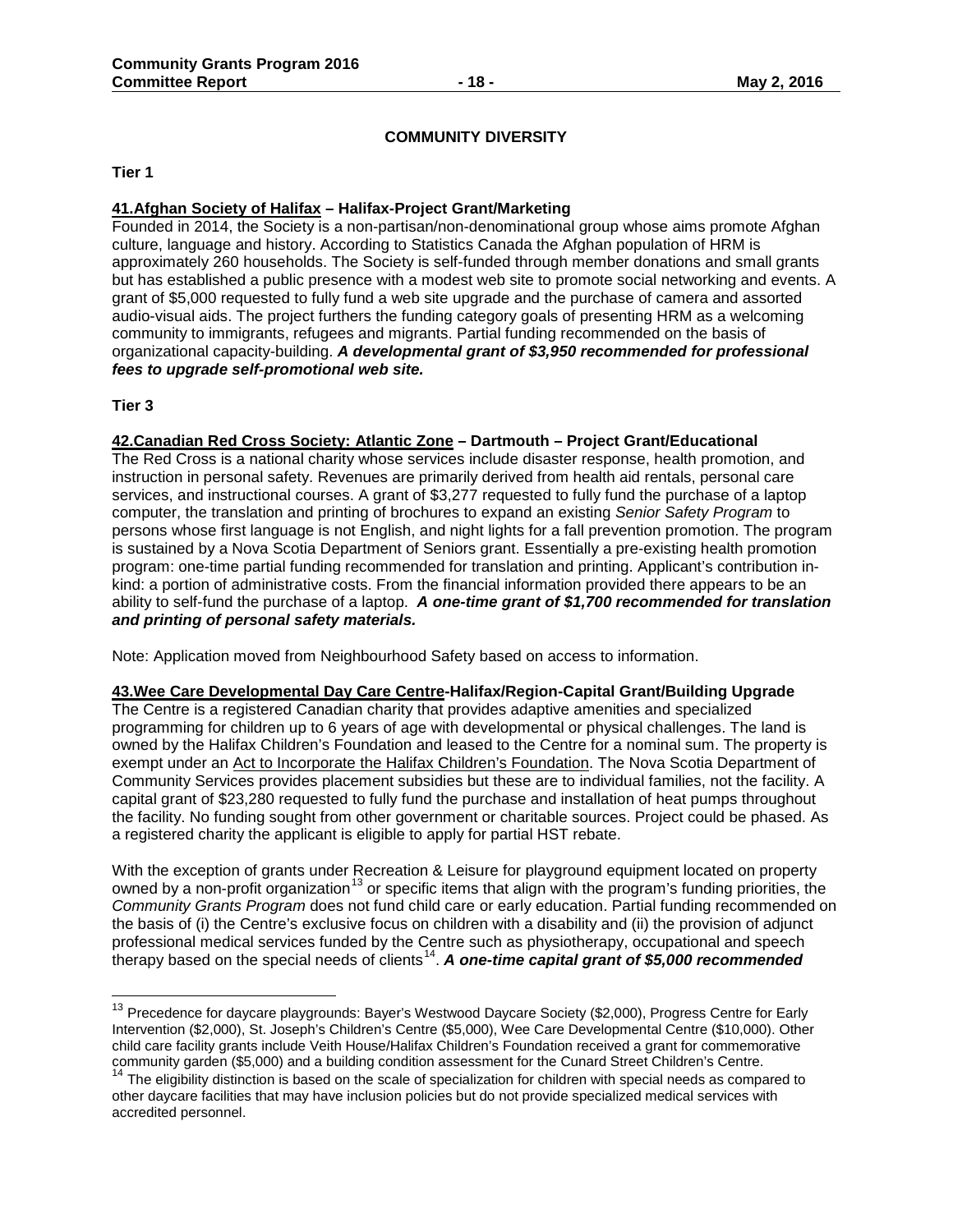#### *towards the purchase and installation of a replacement heating system. Hold-back pending confirmation of applicant's cost-share.*

Note: Application moved from Environment to the Diversity category based on the Centre's mandate in serving *exclusively* children with special needs.

#### **COMMUNITY ARTS & CRAFTS**

#### **Tier 1**

#### **44.Amethyst Scottish Dancers of Nova Scotia – Dartmouth/Region – Project Grant/Production**

Incorporated in 1986, the Society promotes Nova Scotia's Scottish heritage through the performance of traditional highland and step dances. In 2016, the membership comprises 33 dancers (\$60/per term) ages 10 -17 years selected through an audition process. The troupe is self-funded through membership and performance fees but offers a modest schedule of free performances for local charities. A grant of \$5,000 requested towards the purchase of replacement dance costumes for loan to performers (total \$6,500).The costumes are custom made to meet the Scottish Official Highland Dance Association regulations. Due to the degree of specialization these products must be fabricated outside Nova Scotia with shipping and duty as applicable. Applicant's cost-share confirmed. *A grant of \$5,000 recommended towards the purchase of dance costumes.*

#### **45.Anchor Archive Regional Zine Library – Halifax – Project Grant/Equipment**

Anchor Archives promotes the development and presentation of alternate media, primarily selfpublished/art books and maintains a "zine" loan library. The society is sustained by project-specific grants and fundraising. Co-located with the Inkstorm Screenprinting Society and SadRad Music Collective, these organizations co- host spoken word performances, book/zine launches, workshops, live music, and a 6 month artist residency*.* A grant of \$2,082 requested towards the purchase of a public address system to be shared by the collaborators for a variety of on-site events (total \$2,776.10). Applicant's cost-share confirmed. *A grant of \$2,000 recommended towards the purchase of a public address sound system.*

#### **46.In My Own Voice Arts Association – Halifax- Project Grant/Equipment**

Incorporated in 2013, "iMOVe" is a centre for local community development using arts-based programming, notably the *Centreline Music Studio*, *GotAVoice* community radio*/*podcasting*,* and *The Craft Co-Op* social enterprise. Operations are sustained by the United Way of Halifax, project-specific grants, and the in-kind donation of a facility by the Metropolitan Regional Housing Authority. A grant of \$23,755.39 requested to fully fund the purchase of assorted film and sound equipment to produce a 30 minute documentary on three notable members of the local African Nova Scotia community. The applicant will provide training, studio facilities and additional small equipment rentals. The value of grant requested is a function of the volume of units. Refer to Grants Program staff for assistance with future funding applications. *A grant of \$5,000 recommended for the purchase of camera equipment for youth arts mentorship program.*

Note: The applicant will also be referred to provincial grants programs focused on cultural and youth arts.

**47.Ketch Harbour Area Residents Association – Duncan's Cove – Capital Grant/Building Upgrade** Incorporated in 2000, the Association's volunteers own and operate a community wharf in the village of Ketch Harbour in support of water-based activities. Operations are sustained by a local area rate and fundraising. In 2015, the Association acquired title to the former Duncan's Cove Fire Hall from the Province of Nova Scotia for the purpose of operating a community hall. The property will become taxable. Significant upgrades have been made to the building and will continue with flooring, windows/doors, heating and insulation. *District Activity/Capital Fund* support declared. A capital grant of \$14,931.47 requested towards upgrades (\$46,931.47). Partial funding recommended in relation to the proposed facility use for arts programming and events. *A developmental grant of \$10,000 recommended towards acoustic fit-up and electrical upgrade.*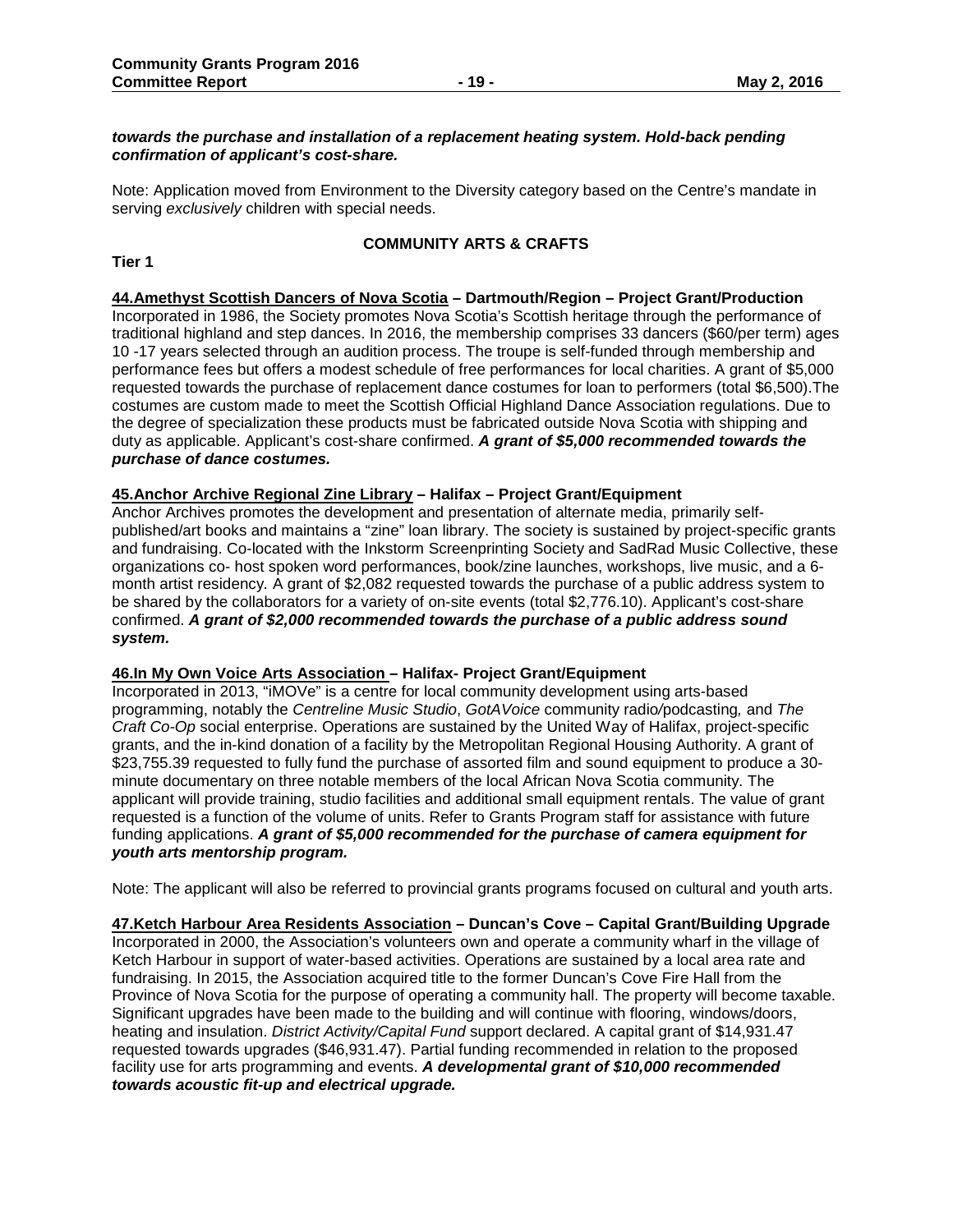#### **48.St. Margaret's Bay Chorale Association –Upper Tantallon – Project Grant/Production**

Founded in 2007, the "Bay Chorale" is a community choir whose members are primarily residents in the St. Margaret's Bay area. Membership costs \$75/term and averages 35-45 per annum. The society is volunteer-run and sustained by membership fees and modest fundraising. In 2017, the choir's  $10<sup>th</sup>$ anniversary and a grant of \$2,827.64 requested to fully fund commissioning an original work by musician, composer, and professional choral singer Jeff Enns. The professional fees are per Canadian League of Composer rates with rights reserved to the Chorale. *A grant of \$2,375 recommended towards the commission an original choral work.* 

#### **49.Unicorn Theatre Society – Head of St. Margaret's Bay-Project Grant/Equipment**

Unicorn Theatre is a youth-based community theatre that stages an average of two productions a year, workshops, and a summer theatre camp. Operations are sustained by occupancy in an HRMowned/community-managed facility, non-recurring grants, admission, and fundraising<sup>15</sup>. Productions are largely self-funded through a fee charged to participants (~\$60) and parents/guardians assist with making costumes, tickets sales etc. The applicant reports that "….Many patrons are relatives of the cast but a new phenomenon is emerging where members of the general public, theatre-goers and a growing group of Unicorn followers are attending in greater numbers". A grant of \$3,348 requested towards the purchase of portable audio-visual equipment to enhance the quality of productions, for example projected images and special effects (\$3,851). Applicant's cost-share confirmed. *A grant of \$3,000 recommended towards the purchase of portable audio-visual equipment.*

#### **50.Young Naturalists Club – Halifax-Project Grant/Presentation**

Incorporated in 2007, the society promotes environmental stewardship among children and youth through field trips and activity-based learning. Operations are sustained by project-specific grants and donations and in-kind support from the Nova Scotia Museum of Natural Science. In 2015, the society held a *Nature Art Contest* in writing and visual arts. A grant of \$918 requested to fully fund an exhibition in the Art Gallery of Nova Scotia coffee shop. Costs include framing and a booklet compilation of written submissions. The *Community Grants Program* does not fund art competitions (Guidebook, p. 30), therefore one-time funding recommended as a pilot project: public exposure associated with this location may enhance visibility and non-municipal funding opportunities for any sequel. *A one-time developmental grant of \$900 recommended in support of Young Naturalists art exhibition.*

#### **Tier 2**

 $\overline{\phantom{a}}$ 

#### **51.Fort Massey United Church – Halifax-Capital Grant/Building Upgrade: Registered Heritage Property**

Constructed in 1870 in the Gothic Revival style Fort Massey is a registered heritage property. Operations are sustained by congregational offerings, donations and rentals. The property is exempt under the Assessment Act. The church has an established rental program for concerts, theatre and dance using the  $\overline{s}$ anctuary and gymnasium<sup>16</sup>. To expand and upgrade amenities the applicant proposes interior refurbishment of two under-utilized and unheated rooms at an estimated cost of \$30,000. The second phase includes fit-up with a stage, lighting and sound systems. A capital grant of \$25,000 requested. As a registered charity the applicant is eligible for a partial HST rebate.

Although these amenities may be used primarily in relation to congregational activities and rental income from meetings and weddings the applicant has a proven commitment to hosting small-scale arts performances as publicized on the church web site. Current rental rates are modest, ranging from \$20/hr to \$200-\$300/day and charitable outreach (e.g. Phoenix Choir) may be accommodated at no cost. Nonprofit organizations have also been accommodated through rental rates based on their project budget, for example the Fringe Festival and Zuppa Circus Theatre. Partial funding is recommended on the basis of increasing community-based arts amenities and the adaptive re-use of a heritage property. *A grant of* 

 $^{15}_{12}$  As of April 1, 2016, the property is assessed Commercial Exempt.

<sup>16</sup> See: http://fortmasseyunitedchurchweekly.com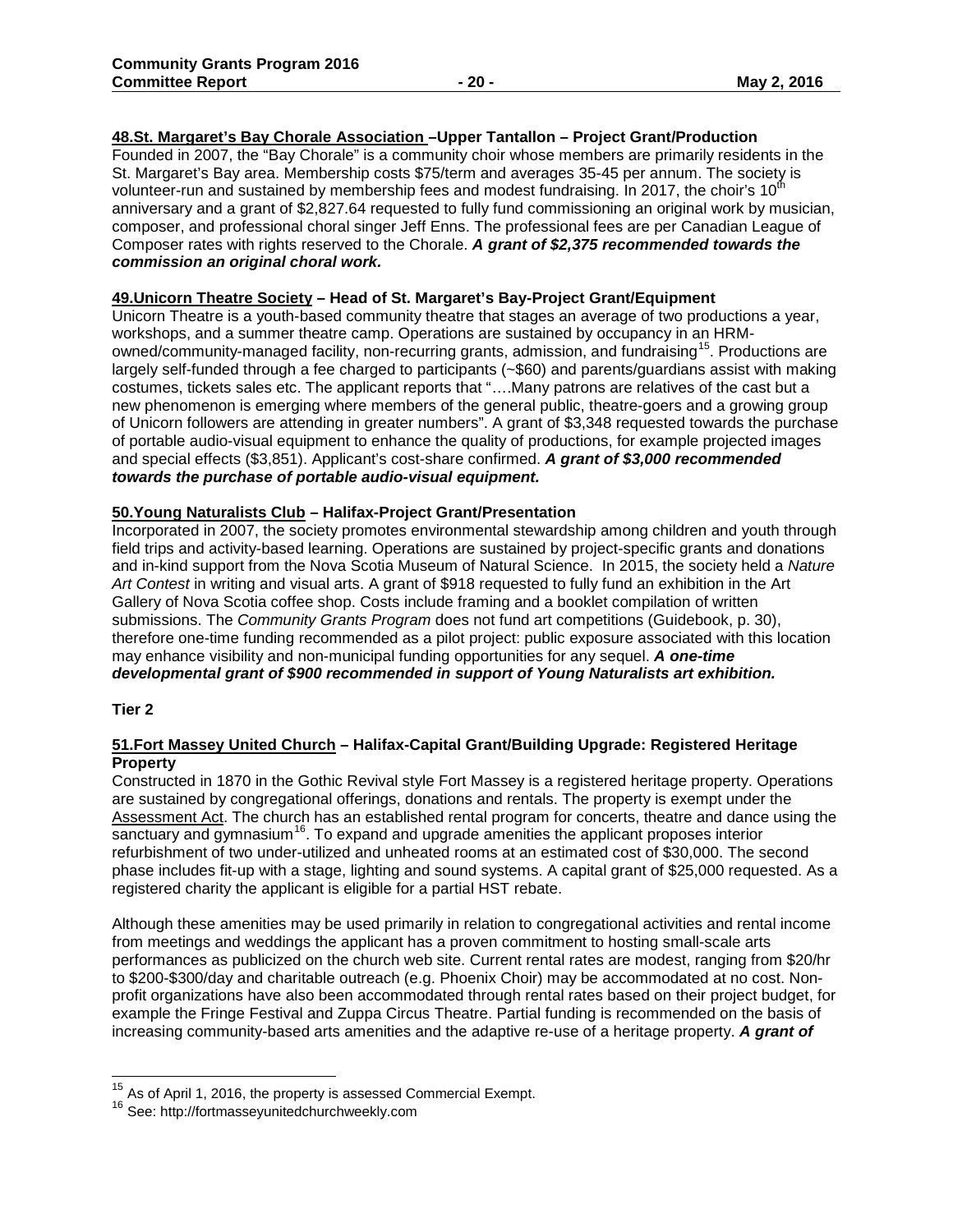#### *\$15,000 recommended towards installation of heating system in the development of a designated community arts space.*

#### **Tier 3**

 $\overline{a}$ 

#### **52.Atlantic Filmmakers Cooperative Limited –Halifax-Project Grant/Equipment**

The Cooperative is a resource centre for professional and non-professional independent filmmakers. Operations are sustained by operating grants from Canada Council for the Arts, the Nova Scotia Department of Communities, Culture & Heritage, and has received funding under HRM's interim *Grants to Professional Arts Organizations Program.* Earned revenues<sup>17</sup> comprise membership, workshop and course fees, equipment and facility rentals. Equipment rentals comprise ~28% of non-government revenue. A grant of \$5,000 requested to purchase a 4K on-camera monitor/recorder to complete the digital camera capability (AFCOOP own the computer/software and camera) at a total cost of \$5,556 Considered an on-set tool, the monitor helps pre-professional and professional filmmakers achieve higher product standards. Partial funding recommended on the basis of incremental impact in terms of completing a technical equipment package and expanding inventory (not replacement or refurbishment). As a registered charity the applicant is eligible to apply for partial HST rebate. *A grant of \$4,000 recommended towards the purchase of camera equipment.*

#### **53.MacPhee Centre for Creative Learning – Dartmouth-Project Grant/Equipment**

Incorporated as a registered charity, the MacPhee Centre is a new youth facility that provides arts-based programming to "disengaged" youth ages 12 to 19 in partnership with local schools, community agencies, and artists. The aim is to provide an entry point which appeals to youth culture in order to improve academic performance and reduce drop-out rates. The Centre is sustained by donations supplemented by project-specific grants. HRM provides partial tax relief. A grant of \$5,000 requested to purchase assorted photographic and video equipment to launch a series of arts-based instructional programs. *A grant of \$5,000 recommended for the purchase of photography and video equipment for youth arts program.*

#### **54.Symphony Nova Scotia Society – Halifax/Region-Capital Grant/Equipment**

Symphony Nova Scotia is a registered charity assisted by a separate Symphony Nova Scotia Foundation. Programming includes orchestral and collaborative productions, and support to an array of educational and instructional programs. As a professional arts organization the Symphony's earned revenue and fundraising is supplemented by operating grants from the Canada Council of the Arts, Nova Scotia Department of Communities, Culture and Heritage, and HRM's interim *Grants to Professional Arts Organizations Program*. A capital grant of \$10,000 requested towards the purchase of a second-hand "portative organ" from a private seller in Ontario (\$20,000) plus custom transport case and shipping at a combined cost of \$25,000. This highly specialized instrument was designed to perform repertoire from the Baroque period of music (ca.1600-1750) and will replace one borrowed from Dalhousie University which is larger, expensive to transport and maintain, and in unreliable condition. Symphony's *Baroque Series* of performances has expanded in recent years indicating a growing audience for this music genre: the instrument will also be made available to local ensembles specializing in historically-informed repertoires such as Rejouissance Early Music Ensemble, Camarata Singers, and the Tempest Baroque Ensemble. *A grant of \$10,000 recommended towards the purchase of a Brunzema Continuo Organ.*

#### **55.Zuppa Circus Theatre Society – Halifax-Project Grant/Equipment**

Incorporated in 2001, Zuppa Circus is a professional theatre company. The Society's earned revenue and fundraising is supplemented by operating grants from the Canada Council for the Arts, Nova Scotia Department of Communities, Culture and Heritage, and HRM's interim *Grants to Professional Arts Organizations Program.* A grant of \$5,000 requested to purchase 20 laptops (~\$269 /unit) for members of the audience to borrow for the production *The Archives of Missing Things* (equipment only totals \$5,750). This original work actively engages audience members in solving a "mystery" with clues provided by

 $17$  For the purpose of this report the term "earned revenue" excludes government grants and includes revenues sources such as admission or instructional fees, fundraising, donations, sponsorship, membership dues, tenancy, facility or equipment rentals etc.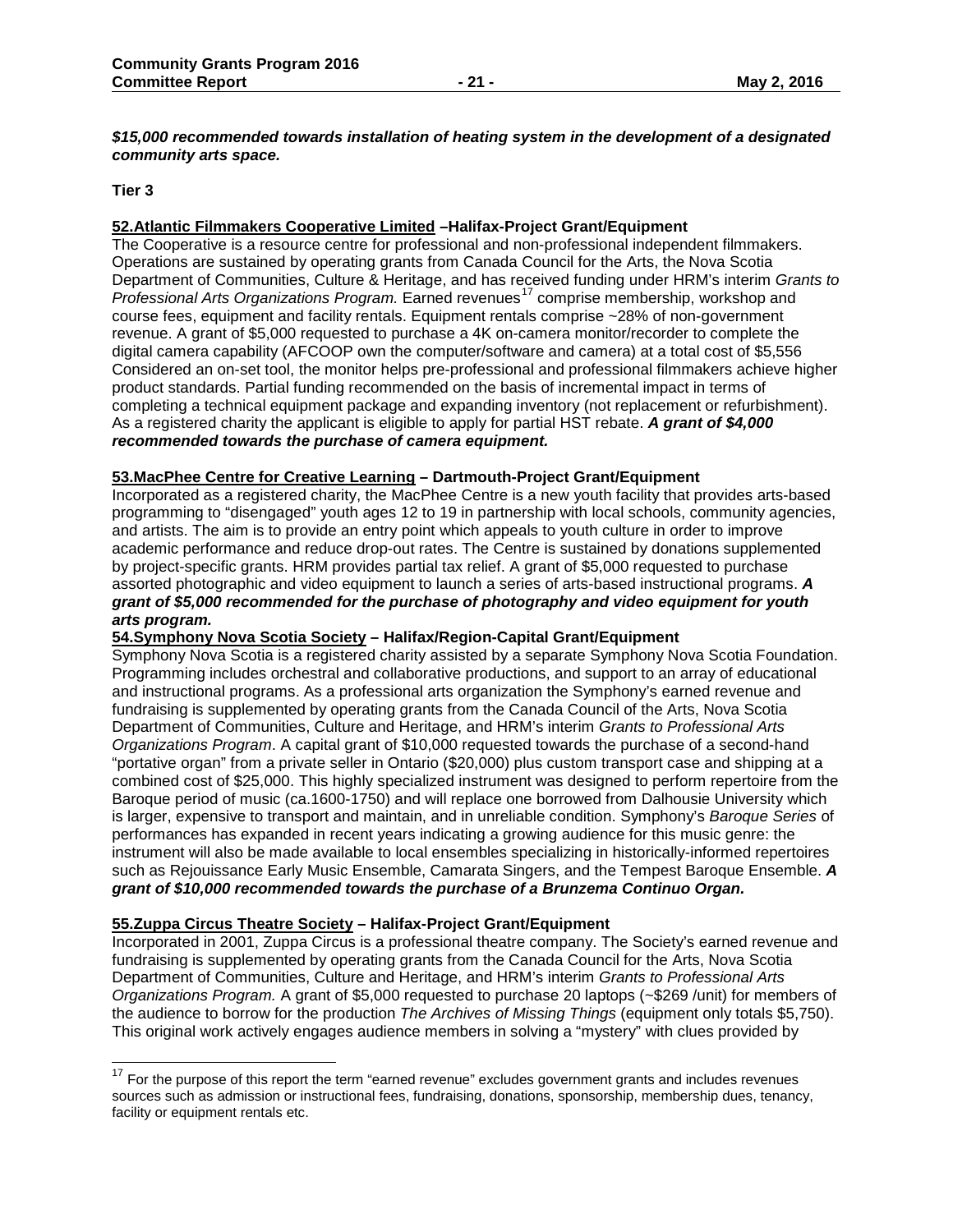actors embedded within the location. Inexpensive laptops will be available for loan to audience members to enhance affordability. The approach is portable and script content can be adapted to incorporate the unique features of a location (cultural, historical, or architectural). The applicant has confirmed the donation of the laptops to a local non-profit community arts organization at the production's conclusion. As a registered charity the applicant is eligible for a partial HST rebate. *A grant of \$4,000 recommended for the purchase of laptop computers for production The Archive of Missing Things conditional upon the donation of this equipment to a local non-profit community arts organization.*

#### **B: Prior Year Awards**

Information has been requested on prior grants so as to gauge the frequency or value of recurring requests. Data for the 4-year period (2012 to 2015) is provided below in Table 1. Those organizations listed without a dollar value (i) applied and did not receive funding, (ii) received funding prior to 2012, or (iii) received funding from another municipal source during the prior 4 years. The category 'Other' refers provincial tax exemption or municipal assistance but does not include a dollar value for tax relief, a less than market value property lease or license, or any grant or donation received under the *District Activity/Capital Fund.*

| Table 1. Prior Funding for the 4-Year Period 2012 to 2015 |          |          |          |          |                                                                  |
|-----------------------------------------------------------|----------|----------|----------|----------|------------------------------------------------------------------|
| <b>Name</b>                                               | 2012     | 2013     | 2014     | 2015     | <b>Other</b>                                                     |
| <b>Acadia Recreation Club Society</b>                     |          |          | \$17,000 |          | <b>Tax Exempt</b>                                                |
| Anchor Archives Regional Zine Library                     |          |          |          |          |                                                                  |
| Atlantic Filmmakers Cooperative Ltd                       |          | \$4,000  | \$4,000  | \$4,500  | <b>Arts Operating</b>                                            |
| <b>Bedford Yacht Club</b>                                 |          |          |          |          | <b>Tax Relief</b>                                                |
| Canadian Red Cross Society: Atlantic                      |          |          |          |          | <b>Tax Relief</b>                                                |
| Division                                                  |          |          |          |          | <b>Capital Grant</b><br>Motion of Council                        |
| Cheema Aquatic Club                                       |          |          | \$4,074  |          | <b>Tax Relief</b>                                                |
| <b>City Centre Ministry</b>                               |          | \$3,198  |          |          |                                                                  |
| <b>Community Care Network</b>                             |          | \$2,788  |          |          | <b>Tax Relief</b>                                                |
| <b>Eastern Shore Wildlife Association</b>                 |          |          |          | \$18,000 | <b>Tax Relief</b>                                                |
| <b>Fultz Corner Restoration Society</b>                   |          |          |          |          | <b>Tax Relief</b>                                                |
| Fort Massey United Church                                 |          |          |          |          | <b>Tax Exempt</b>                                                |
| Halifax Amateur Radio Club                                |          |          |          |          | Rent/Tax                                                         |
| Hammonds Plains Fire Hall &                               |          | \$4,499  | \$9,975  | \$5,000  | <b>Tax Relief</b>                                                |
| <b>Community Association</b>                              |          |          |          |          | <b>Property Donation</b><br>(HRM)                                |
| Ketch Harbour Residents Association                       |          |          |          |          | <b>Tax Relief</b><br><b>Property Donation</b><br>(Provincial)    |
| Lake Charlotte Heritage Society                           | \$12,500 | \$3,000  | \$19,000 | \$5,000  | <b>Tax Relief</b>                                                |
| Lake District Recreation Association                      | \$25,000 |          |          |          | <b>Tax Exempt</b><br><b>Operating Grant</b><br>Motion of Council |
| Lawrencetown Community Centre                             |          |          | \$20,000 | \$12,000 | <b>Tax Relief</b>                                                |
| Metro Non-Profit Housing Society                          | \$25,000 | \$25,000 |          | \$14,200 | <b>Tax Relief</b>                                                |
| Moser River & Area Historical Society                     | \$1,200  |          | \$1,500  |          | <b>Tax Relief</b>                                                |
| Nature Conservancy of Canada                              |          |          | \$25,000 |          | <b>Tax Exempt</b>                                                |
| Nova Scotia Sea School                                    |          |          | \$3,000  |          |                                                                  |
| Old Burying Ground Foundation                             |          | \$16,433 |          | \$5,000  | <b>Tax Exempt</b>                                                |
| Orenda Canoe Club                                         |          |          |          |          | Rent/Tax                                                         |
| Second Stage Housing of Dartmouth                         |          |          | \$11,500 | \$6,000  | <b>Tax Relief</b>                                                |
| Sac-A-Wa Canoe Club                                       | \$5,000  |          |          |          | <b>Tax Relief</b>                                                |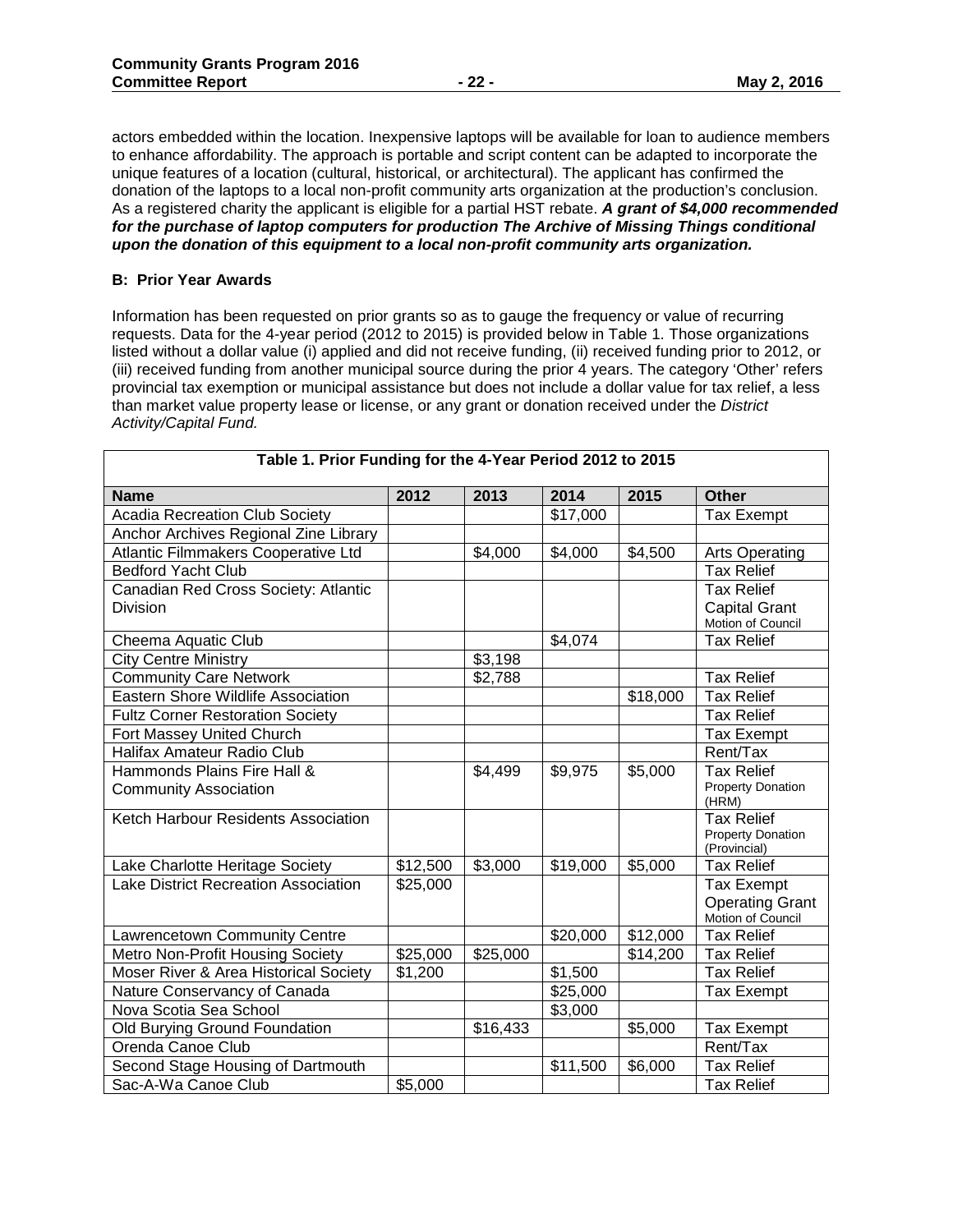Shubenacadie Canal

Waverley Community

Wee Care Developmental

Young Naturalists Club

Commission

Association

Daycare Centre

| Table 1 Continued. Prior Funding for the 4-Year Period 2012 to 2015 |         |          |          |         |                           |
|---------------------------------------------------------------------|---------|----------|----------|---------|---------------------------|
| <b>Name</b>                                                         | 2012    | 2013     | 2014     | 2015    | <b>Other</b>              |
| Scouts Canada: Nova Scotia<br><b>Provincial Council</b>             |         |          |          |         | Tax Exempt                |
| S.S Atlantic Heritage Park<br>Society                               |         | \$1,377  |          |         | <b>Tax Relief</b>         |
| St. Mathew's United Church                                          | \$2,217 | \$4,000  | \$4,435  | \$4,600 | Tax Exempt                |
| St. John the Evangelistic<br>Anglican Church                        |         |          |          |         | Tax Exempt                |
| Sheet Harbour Chamber of<br>Commerce                                |         |          |          | \$4,000 | Rent<br><b>Tax Relief</b> |
| <b>Sheet Harbour Rockets Society</b>                                |         | \$12,000 | \$10,000 |         | <b>Tax Relief</b>         |

Symphony Nova Scotia \$20,000 \$10,000 Arts Operating1

Unicorn Theatre Society **Figure 1.1 Contract 1.1 Contract 1.1 Contract 1.1 Contract 1.1 Contract 1.1 Contract 1.1 Contract 1.1 Contract 1.1 Contract 1.1 Contract 1.1 Contract 1.1 Contract 1.1 Contract 1.1 Contract 1.1 Cont** 

\$8,740 | | | | | \$1,500 | Tax Exempt

In alphabetical order, the following fourteen (14) organizations are new to the *Community Grants Program*: Afghan Society of Halifax, Amethyst Scottish Dancers of Nova Scotia, Corporation of Christ Church Anglican, In My Own Voice Arts Association, Lake Loon/Cherry Brook Development Association, Meagher's Grant Volunteer Fire Department, Northwoodcare Bedford Incorporated, MacPhee Centre for Creative Learning, MusGo Riders Cooperative Limited, PUMA ATV Club, Sable Island Institute, St. Margaret's Bay Chorale Association, St. Margaret's of Scotland Anglican Church, Titanic Society of Atlantic Canada.

Woodlawn United Church <br>
Young Naturalists Club \$2,500 \$200 \$700 \$700

Zuppa Circus Theatre Society | \$2,286 Arts Operating | Arts Operating

Tax Exempt

Tax Exempt

\$1,500 Tax Relief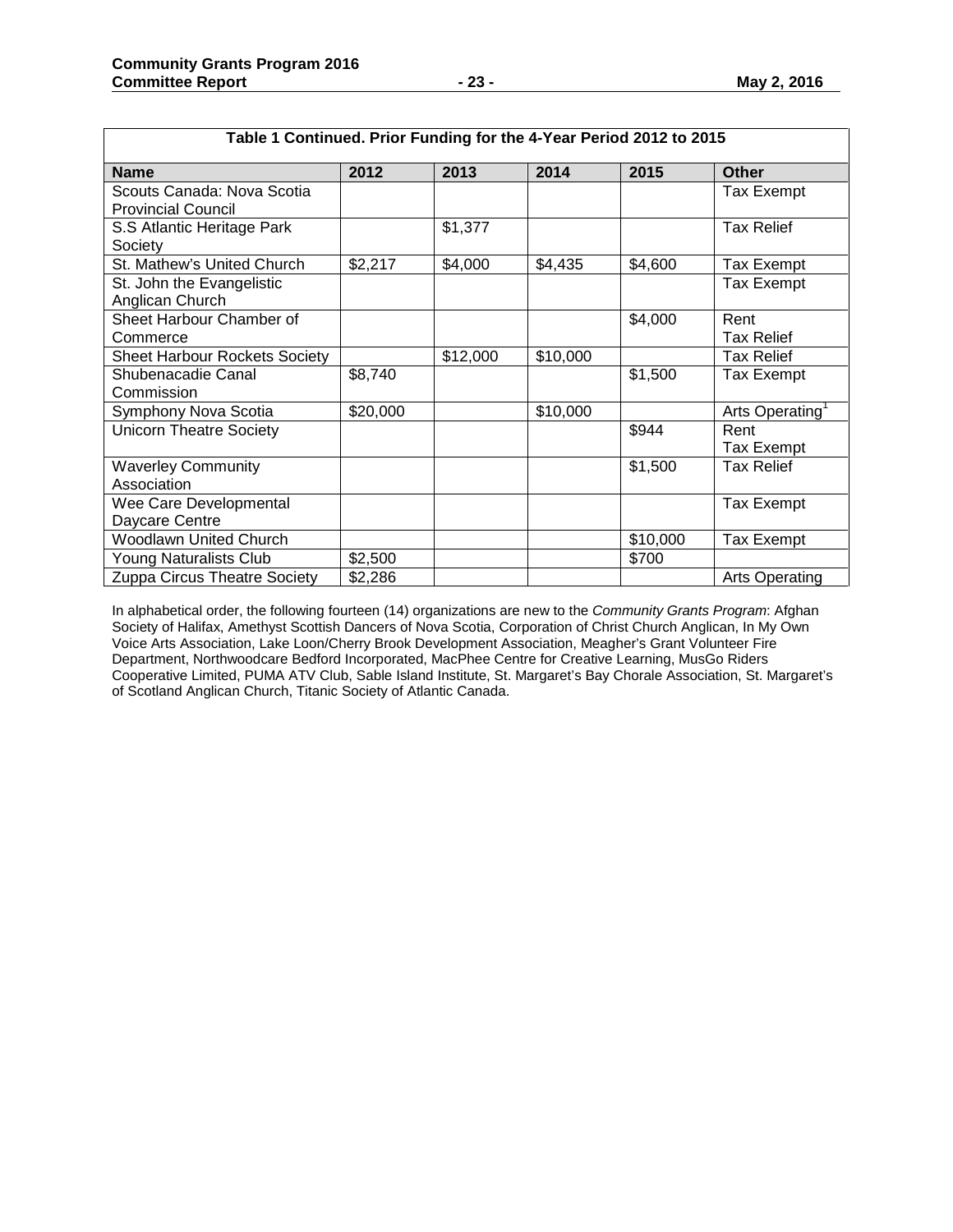#### **Attachment 3**

#### **Applications Not Recommended for Funding in Fiscal Year 2016**

#### **ENVIRONMENT**

#### **Tier 2**

#### **East Coast Environmental Law Association**

A grant of \$5,000 requested to fund two projects (i) editing existing on-line environmental law library entries, and (ii) create an environmental rights web site (\$8,000). Notwithstanding general public access to the web site, the focus of programming appears to be the professional legal sector and law students.

#### **Tier 3**

#### **Hope for Wildlife Society**

A grant of \$3,000 requested to purchase 500 microchips for domestic cats to reduce the number of birds killed by "outdoor" cats. A microchip will aid in the identification of the owner of a stray cat the relative priority is hard to quantify as compared to the destruction of natural habitat, pesticide use, climate etc. Not stated if this is a veterinary procedure but the cost is a function of volume and a possibly a recurring expense. From the financial information provided there appears to be an ability to self-fund.

#### **Deanery Project Cooperative Limited**

A grant of \$5,000 requested towards the purchase of a kitchen stove, refrigerator and commercial cooler. Property receives partial municipal tax relief. Incomplete financial information. Applicant appears to have the ability to self-fund or phase purchases. Refer to staff for assistance with future funding applications.

#### **Nova Scotia Society for the Prevention of Cruelty to Animals**

A grant of \$13,756 requested for the construction of storage shed with electrical hook-up and the removal of a fence. Applicants' cost-share unconfirmed (\$4,000). Property receives full municipal tax relief. Repeat application declined in 2015. From the financial information provided there appears to be an ability to selffund.

#### **RECREATION & LEISURE**

#### **Tier 1**

#### **Frame Subdivision Homeowners Association**

\$10,500 requested for replacement stairs and fixed dock of lake waterfront property. From the information provided the amenity appears to be for self-directed leisure use with no structured programming. Access to the general public unconfirmed. The Association is funded by an area rate: appears to be the ability to self-fund through nominal rate increase. Refer to staff for assistance with future funding application.

#### **Nova Scotia Aphasia Association**

\$2,770.20 requested towards the introduction of a 4-day camp (\$11,340.20). The majority of expenses are ineligible for consideration under the *Community Grants Program* (eg. medical, personal apparel, transportation). The ability to launch the program relies upon unconfirmed funding.

#### **Grand Lake Oakfield Community Society**

\$25,000 requested towards two projects (i) interior re-modelling and (ii) outdoor grading and repairs (\$48,400). Lower priority projects in relation to the program's funding priorities and unable to identify individual costs from "bundled" quotes. Cost is a function of the volume of items and the work could be phased as funds permit.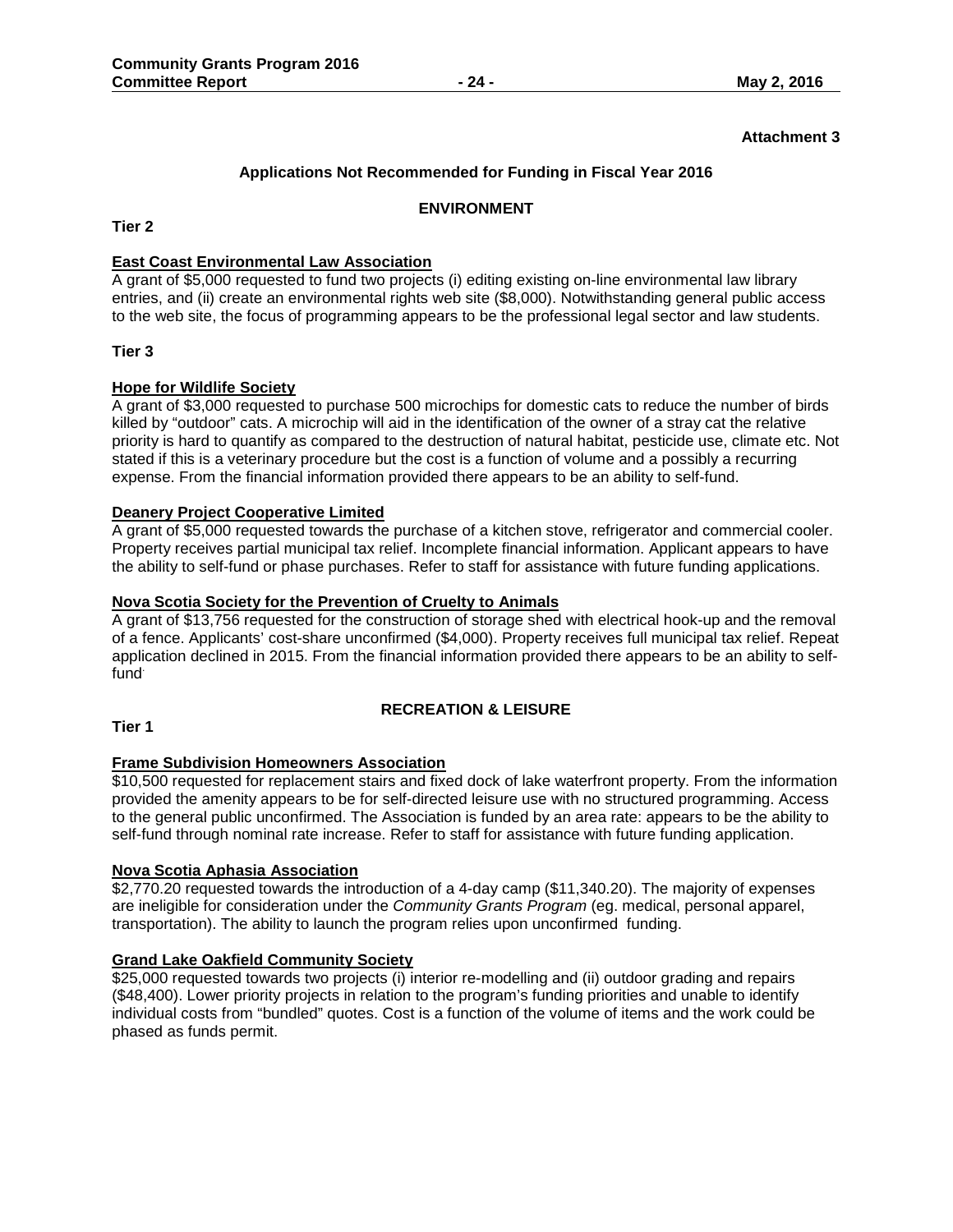#### **St. Andrews United Church Trustees**

A grant of \$5,692.50 requested to fully fund the purchase and installation of heat pumps in the church. The property is exempt under the Assessment Act. Information provided insufficient to determine what elements, if any, are eligible for funding.

#### **Tier 2**

#### **Halifax Rowing Club**

A grant of \$2,000 requested towards the purchase of a replacement outdoor motor. Club receives municipal assistance through less than market value lease and haulage/storage of floating docks. The project budget and financial information provided suggest an ability to self-fund as per cost quoted.

#### **Royal Canadian Naval Association: Peregrine Branch**

\$12,000 requested towards roof re-shingling the roof of social club for service members and retirees (\$20,634.45). The principle activities of the club are a bar with passive leisure and some anniversary or fundraising events. The mandate of the facility does not align with the funding priorities of the Recreation & Leisure category.

**Tier 3**

#### **Mic Mac Amateur Athletic Club**

\$5,000 requested towards the purchase of exterior lighting (\$7,500). Applicant receives full municipal tax relief. From the financial information provided the applicant has an ability to self-fund.

#### **Windsor Junction Community Centre Association**

\$15,851 requested to fully fund the replacement of an existing wrap-around deck, pergola roof feature and wheelchair ramp. The applicant receives an area rate and full municipal tax relief. Access to seasonal summer camp and aquatic programs for children and youth is to "residents within the Lakeview/Windsor Junction/Fall River area". The number of wheelchair users or special needs participants is not provided. Although the Club's reserves were expended on a septic system failure in 2015, there was no inspection or insurance report submitted to substantiate the need for immediate replacement of the deck.

#### **Tier 2**

# **EMERGENCY ASSISTANCE**

#### **Dartmouth Seventh Day Adventist Church**

A grant of "\$5,000 to \$6,000" to fully fund the purchase of a commercial grade dishwasher in relation to a soup kitchen. Property is tax exempt under the Assessment Act. Insufficient information provided to assess the scope of service. Refer to Grants staff for assistance with any future funding application.

#### **Tier 3**

#### **Parish of St. George**

A grant of \$25,000 requested towards heating system conversion from oil to gas. Property is tax exempt under the Assessment Act. In 2015, the applicant received a grant of \$18,000 towards the same project under the Recreation & Leisure category based on community access to the hall. Additional "efficiency measures" have been added with in-floor heating in the basement and two (2) replacement water tanks and the submission linked to a once a week "soup kitchen" at a combined cost of \$26,474.15. An increase in the scope and cost of the heating project appears to be only indirectly related to the provision of meals.

#### **Roman Catholic Episcopal Corporation of Halifax/Our Lady of Mount Carmel Parish**

A grant of \$14,317.50 requested towards the purchase and installation of three heat pumps (\$19,090) for St. Joseph's Church Hall that is located on the ground floor of St. Joseph's Church to "….increase the comfort level of the hall and add to the overall efficiency of the hall". The property is tax exempt under the Assessment Act. Although the facility has an MOU with Fire & Emergency Services as a comfort centre